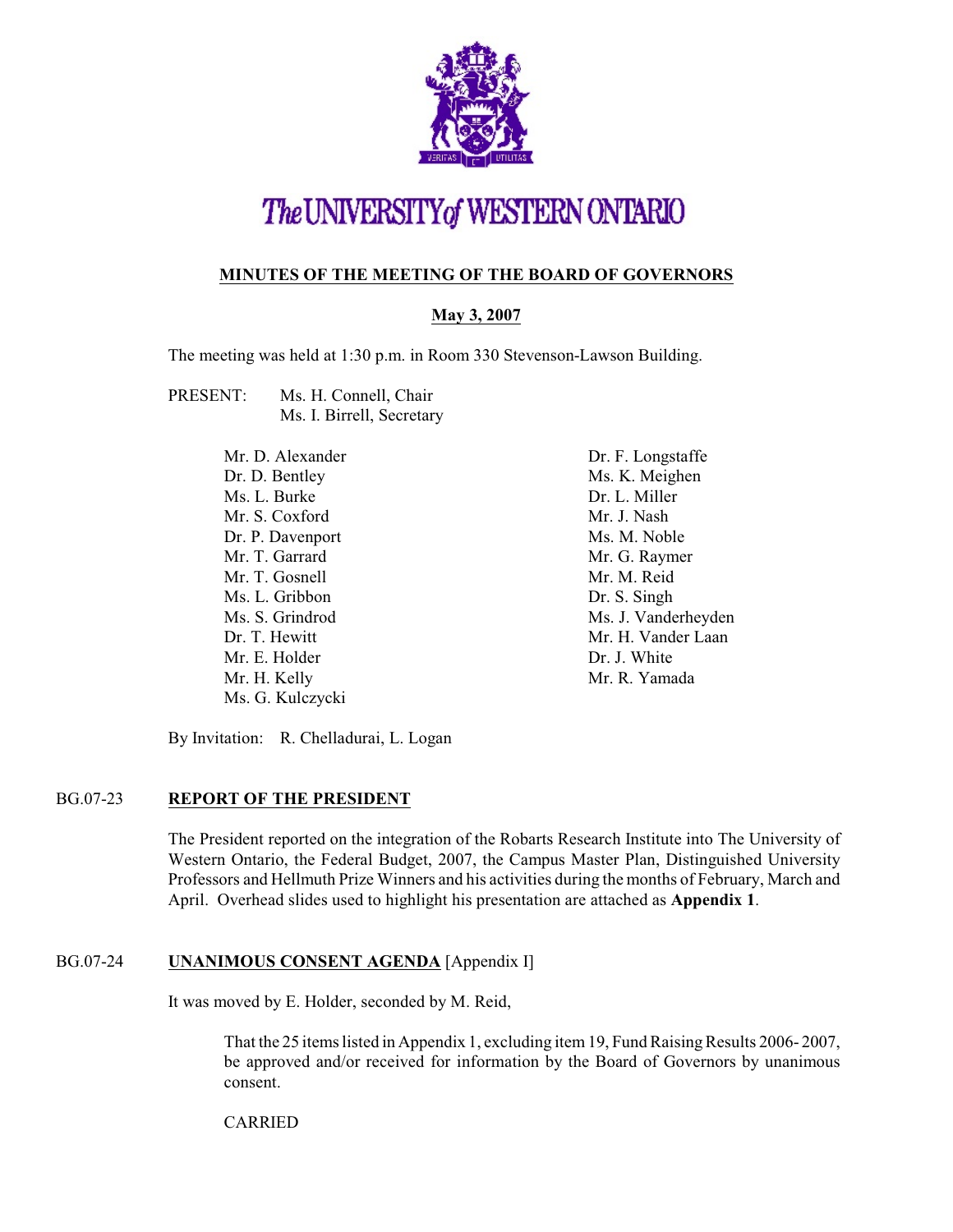Board of Governors **Open Session** Open Session May  $3, 2007$  Page 2

#### BG.07-25 **Minutes of the Previous Meeting**

The open session minutes of the meeting of January 25, 2007, were approved as circulated.

#### **REPORT OF THE SENIOR OPERATIONS COMMITTEE** [Appendix II]

#### BG.07-26 **Response to the Gazette Issue**

The Chair noted that there were a number of media representatives present at the meeting. For their benefit and as a reminder to members, she reviewed the Board by-law with respect to spectators at meetings (By-Law No. 1, paragraph E.13).

It was moved by J. White, seconded by S.Grindrod,

That the Board of Governors approve the following statement in response to the March 30, 2007 issue of the Gazette:

"The Board considers that the continuing promotion of a safe, inclusive and equitable university community is fundamentally important to Western's values and to the recruitment and retention of outstanding students, faculty, and staff.

"The Board acknowledges the freedom of all members of the University community to express their views, and recognizes that in most cases the best response to offensive speech is to contradict that speech from a different point view.

"The Board expresses its profound concern and regret at material published in the Gazette of March 30, 2007, which was offensive to the University's position on the promotion of a safe, inclusive and equitable university community, and the Board considers the material unacceptable for a publication financed with fees whose collection is authorized by the Board and distributed on University property.

"The Board expresses its support for the commitments with regard to reform at the Gazette announced on April 18, 2007, by the University Students' Council, including adoption of a Journalistic Code of Ethics and establishment of an Advisory Board.

"Henceforth, before approving the collection of USC fees, the Board will receive from the Vice-President (Academic) and the Vice-President (Resources and Operations),

- (1) a report on the Gazette's Journalistic Code of Ethics and its application during the period since fees were last approved, the operations of the Advisory Board, and any other material relevant to the Board's decision, and
- (2) a recommendation on whether or not the collection of Gazette fee should be approved.

"In the case that the collection of the Gazette fee is not approved by the Board, the Board would collect other USC fees approved by the Board subject to an agreement with the USC that revenue from those other fees would not be transferred to the Gazette.

"Furthermore, the Board authorizes the Vice-President (Academic) and the Vice-President (Resources & Operations) to recommend jointly to the Senior Operations Committee that the distribution of the Gazette on campus be suspended, if they judge such suspension to be justified by an egregious violation of the Journalistic Code of Ethics. The Senior Operations Committee shall decide on the issue."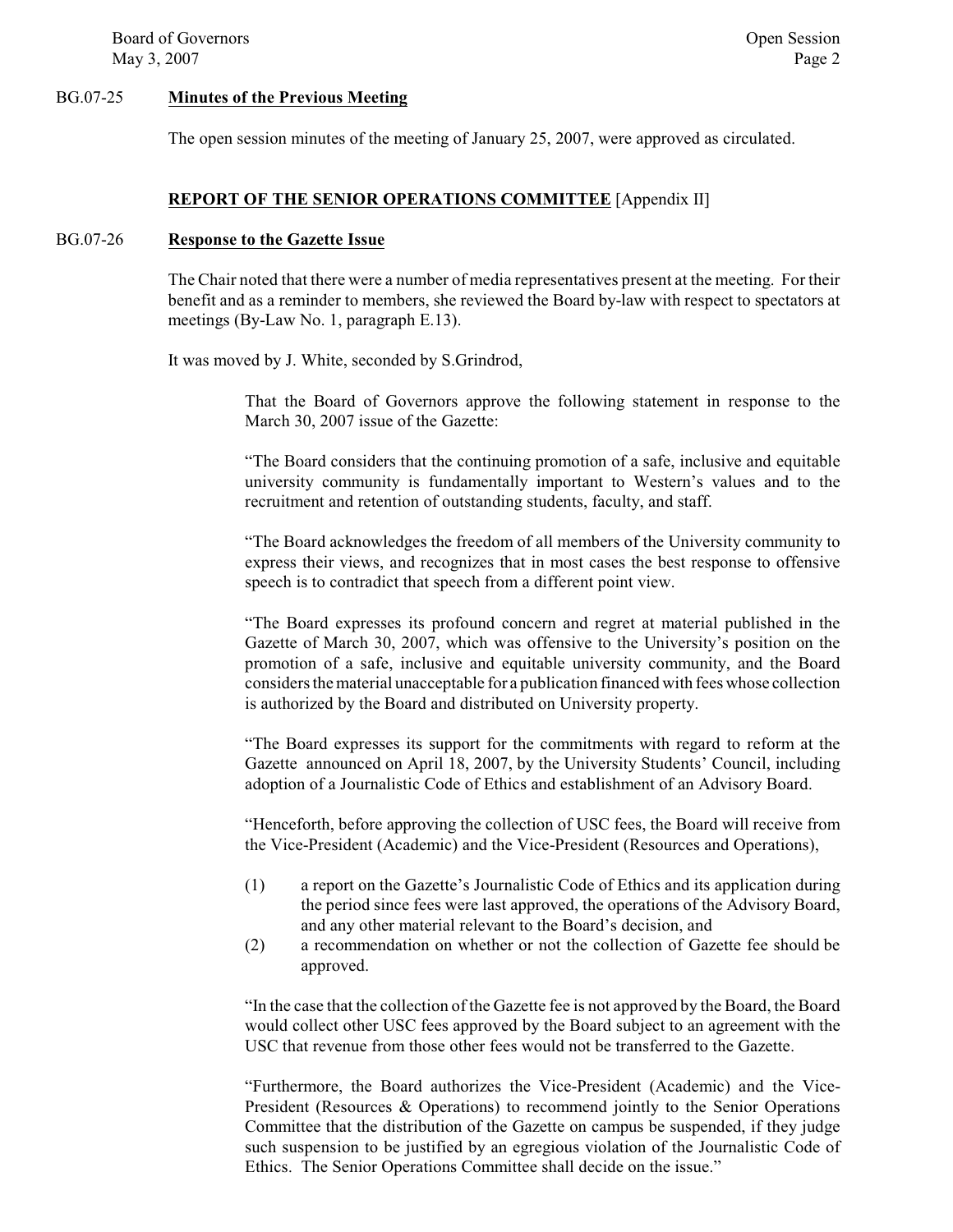In presenting the recommendation of the Senior Operations Committee, the Chair reported that the Committee had a long discussion focusing on how to balance freedom of speech with tolerance for others and the need to provide a safe environment for all members of the university community. The Board is being asked to put in place a mechanism that would have an impact on the collection of future fees for the Gazette in the event that another serious incident occurs. It is the sincere hope of the Senior Operations Committee that the mechanismsuggested would never have to be used. She asked the President and the Vice-President (Resources & Operations) to comment before opening the floor for discussion.

The President opened his remarks by noting that the USC has made a good deal of progress in dealing with the issue. The USC President, Fab Dolan, has begun to introduce measures to ensure that an issue like the spoof would be unthinkable for the future. He pointed out that the Gazette is a student-owned and student-operated enterprise. Over the years there have been complaints about content and, as President, he had advised complainants to deal directly with the students. It is clear from the response to the April Fools issue that this is no longer acceptable. It is also clear that issues like the spoof issue have the potential to cause real damage to the University. Ms. Kulczycki added that she had held a number of meetings with the USC leadership since April. They were very enthusiastic about and committed to working to establish preventive measures for the future.

A member remarked that she was supportive of the recommendation but had an amendment to propose with respect to the reporting process. To ensure fairness, she suggested that in addition to a report from the Vice-Presidents, the Board receive a report from the USC President and the Editor of the Gazette.

It was moved by L. Burke, seconded by M. Reid,

That the proposal be amended by the addition of the following phrase to the end of the paragraph numbered (1): "and a report from the USC President and the Editor of the Gazette."

#### CARRIED

H. Vander Laan expressed regret that the Board was considering such a proposal. He noted that a study committee had been established to review the concerns and asked if it would be better to wait until that committee reported. He thought students on the whole are responsible individuals but, like everyone else, make mistakes. They should be allowed time to fix the problem. T. Gosnell agreed with these concerns and said that in his view the proposed process could prove difficult to manage given that a newspaper like the Gazette is bound to generate any number of complaints over a year. He said that he was uncomfortable with the idea that the Board would have to mediate those complaints and determine what was and what was not acceptable in a student newspaper.

It was moved by H. Vander Laan, seconded by T. Gosnell,

That the proposal be split so that the final two paragraphs are considered separately.

A number of members spoke against the amendment noting the following:

! The spoof issue was only one of many incidents in which the Gazette has published offensive material. Concerns have been raised regularly over many years and the students have not taken responsibility. The impact on new students is significant and the matter has had an impact on the ability to recruit new faculty. Current members of the faculty and staff have reacted very strongly. A member noted that he had received 26 e-mails from current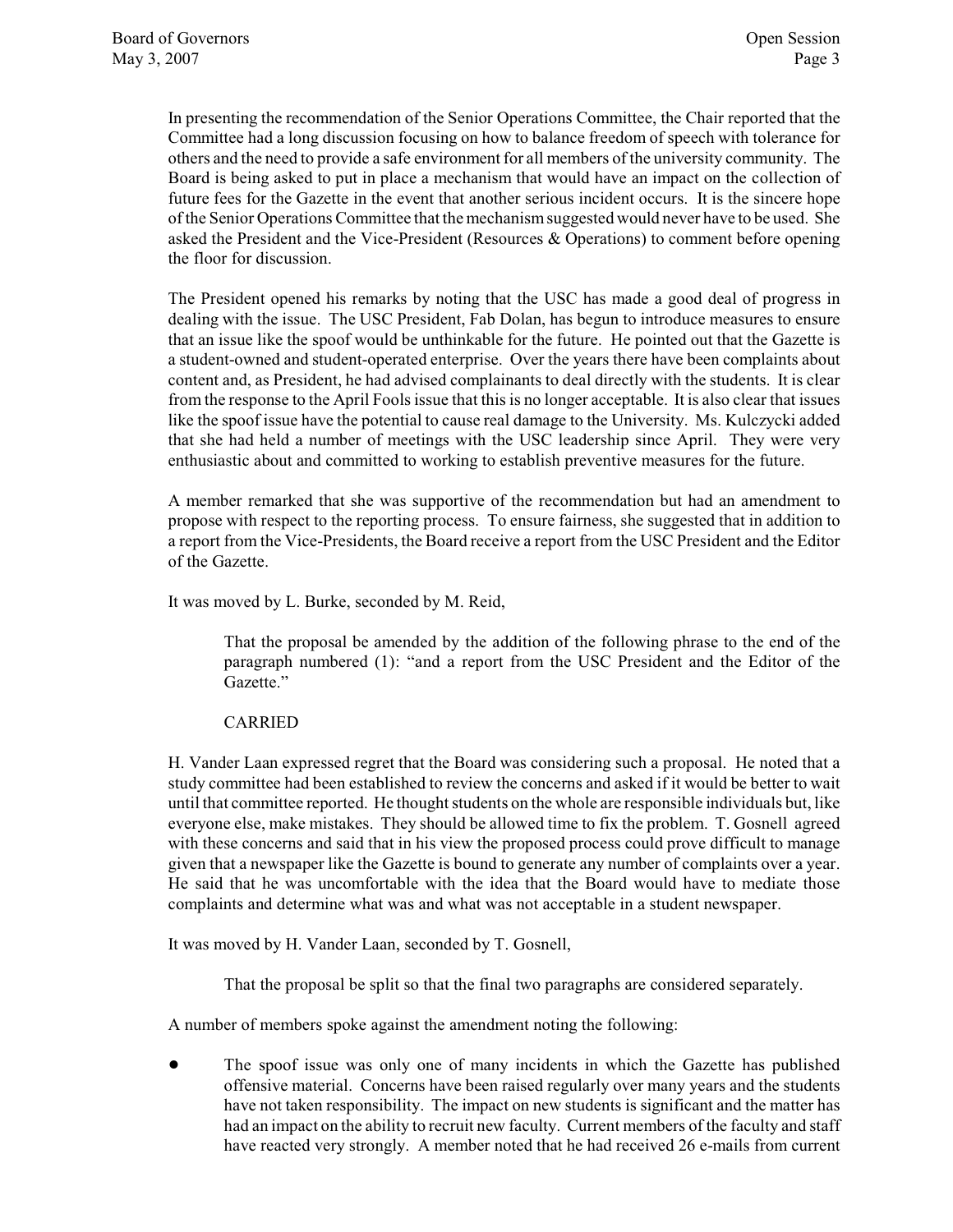graduate students, faculty colleagues and departmental alumni urging the Board to take action this time. The damage done should not be underestimated.

- While the student leadership and the editorial staff at the Gazette do seem to realize the impact of what has happened and are genuine in their desire to improve, the proposal provides clarity on accountability.
- With the addition of an annual report from the USC and the Editor of the Gazette, the proposed process is fair and balanced. It provides a way of dealing with any future problems at the Gazette while protecting the other fees collected on behalf of the USC.
- ! In practical terms, splitting the motion as proposed could put the collection of other USC fees at risk. Additionally, it would leave the Board with only a very blunt instrument that could only be wielded once a year to respond to any problems that might arise through the year. The second part of the proposal allowed for immediate action.

The mover and seconder withdrew their amendment.

Returning to discussion of the main motion (as amended), in answer to questions, the President clarified the following:

- ! The length of a fee suspension would be one year, since fee levels are set annually; the length of a distribution suspension would be determined by the Senior Operations Committee as part of its decision.
- Responsibility for determining whether there had been an egregious violation of the journalistic code of ethics would fall to the Senior Operations Committee. However, the Committee could not act without the initial recommendation of the Vice-President (Academic) and the Vice-President (Resources & Operations).

The President remarked that one of the messages that had come out in the response to the April Fools Gazette was concern about a chilly climate at the university for women, visible minorities and gays and lesbians. The senior administration took this concern very seriously and would be working with various groups on campus to identify and deal with systemic issues. He and the Provost would be making regular updates to Senate and the Board about those discussions over the coming year.

D. Bentley remarked that the final paragraph of the proposal, which spoke of "an egregious violation of the Journalistic Code of Ethics" was troubling because it implied that one error of judgment could be fatal. He suggested that it be amended to the plural.

It was moved by D. Bentley, seconded by S. Singh,

That the final paragraph of the proposal be amended to read "egregious violations of the Journalistic Code of Ethics."

In response, members expressed concern that the amendment would narrow the Board's ability to take action too much. It should be left to the judgment of the Senior Operations Committee to determine whether a violation following a period of good behaviour should attract a distribution penalty. M. Noble suggested that if the amendment was instead to read simply "egregious violation", concerns on both sides of the argument would be met. The mover and seconder agreed to this suggestion as a friendly amendment to their motion which, therefore, read as follows:.

That the final paragraph of the proposal be amended to read "egregious violation of the Journalistic Code of Ethics.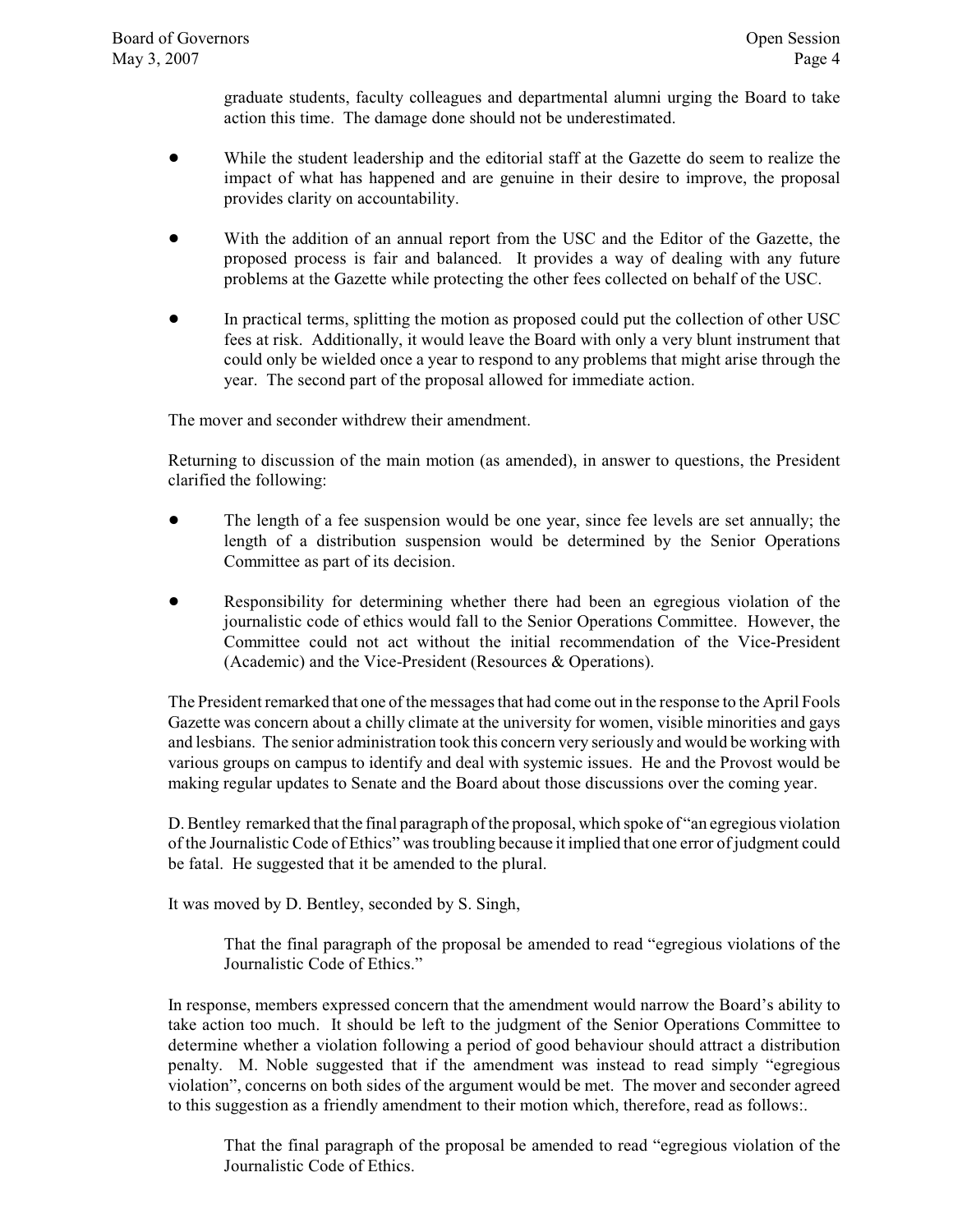The vote was taken on the amendment. CARRIED.

Returning to discussion of the main motion (as amended), R. Yamada said that he was in support of the motion but would like to see some internal discussion with respect to the location of accountability for systemic issues. M. Noble remarked that the motion does not take away from the USC and its responsibility for the Gazette and it is appropriate that the Board recognize the steps that the USC will be taking. That accountability notwithstanding, the Board has accountability for the overall culture on campus and needs to be kept informed of progress on systemic issues.

In answer to a member's question, the President confirmed that alleged violations of the Journalistic Code of Ethics would be dealt with in the first instance by the two named vice-presidents. The Board would not take any action without a joint recommendation from them.

The vote was taken on the main motion (as amended.) CARRIED.

(A copy of the proposal as revised is attached to these minutes as **Appendix 2**.)

#### BG.07-27 **Information Items Reported by the Senior Operations Committee**

The Report of the Senior Operations Committee contained the following items that were received for information by unanimous consent:

- Decanal Appointment Faculty of Education
- Appointment to Foundation Western Board of Directors

#### **REPORT OF THE PROPERTY & FINANCE COMMITTEE** [Appendix III]

#### BG.07-28 **Operating and Capital Budget, Tuition and Fees**

It was moved E. Holder, seconded by R. Yamada,

That the Board of Governors approve the 2007-08 University Operating and Capital Budgets and the Program Specific Fees and Other Supplemental Fees for 2007-08

G. Kulczycki presented a comprehensive overview of the budget documents. Slides used in her presentation are attached as **Appendix 3**. Discussion and questions focused on a number of issues as follows.

#### **Library Services**

A member expressed concern about accessibility to the Library. He noted that the opening hours of Western's libraries are low compared to a number of other universities (U of T 's libraries are open 24 hours a day). He asked whether any of the additional budget funds committed to the Library would be used to allow for extended hours. Dr. Longstaffe responded that the additional \$500,000 allotted in the budget was to be directed to acquisitions. He recognized that the number of hours in which the libraries are open is a matter of concern to some students, but that cost has to be funded through the operating budget, not through UPIF or other special funding envelopes. Budget requests from the Library included requests for more staffing, but the allocation in ths budget plan is necessarily more modest than in the previous budget plan. Extending hours is a priority, but the Library will not be able to do as much as students might hope at this point.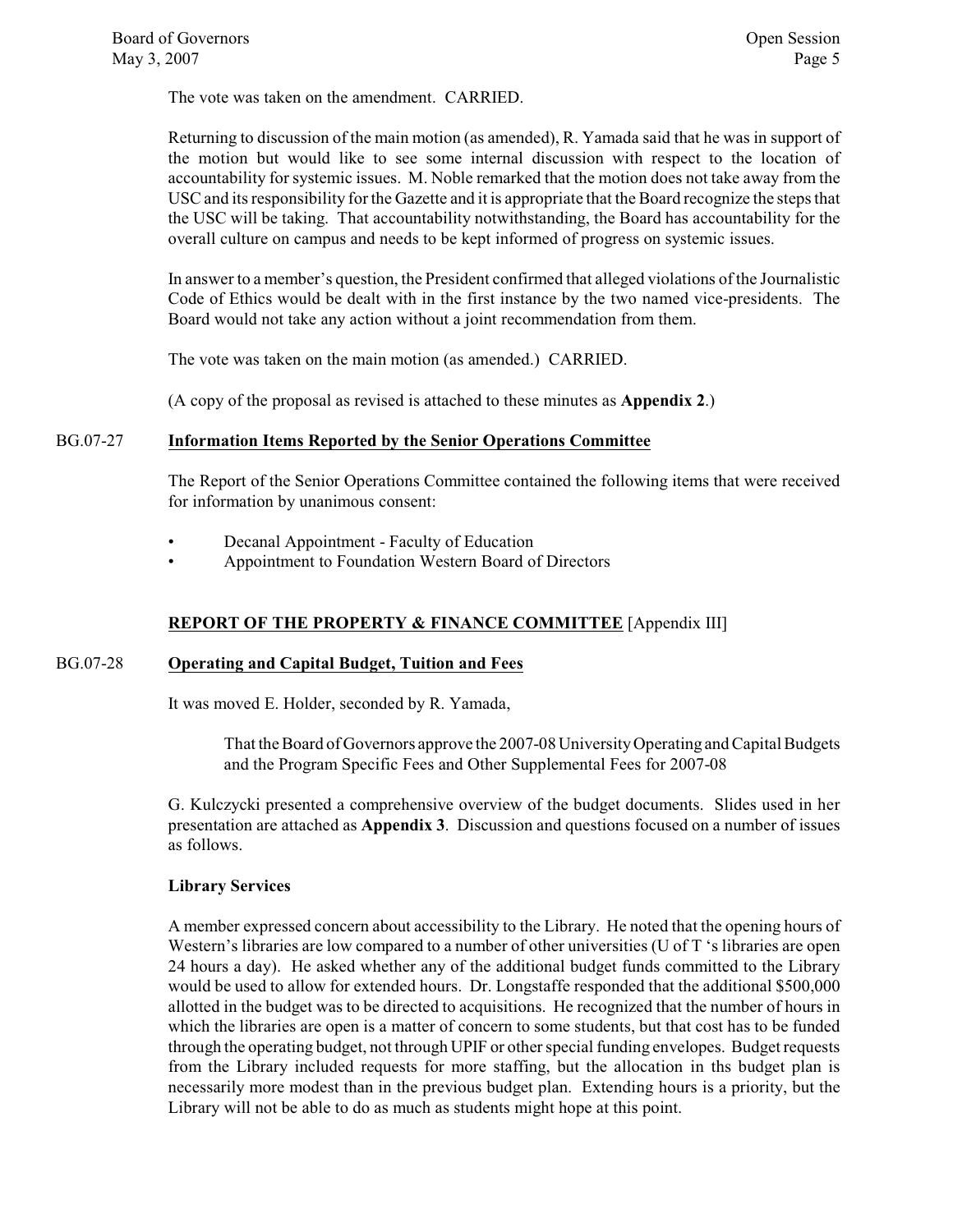#### **Student Financial Aid**

A member noted that there had been concerns raised at Senate about the availability of increased financial aid for undergraduates. There is an overall increase of \$2.9 million to the overall aid budget, but only 10 percent is allocated to undergraduates. Dr. Longstaffe explained that the amount of budgetary funding allocated to student aid each year is based on the assessment by the University's financial aid officers of student need. He noted that the annual increase sits on top of a very large amount of existing funding, much of which has been garnered through the fund raising efforts of the Vice-President (External) and his staff. He reiterated the commitment made at Senate: if the estimate of what is needed proves to be insufficient, additional funds for student support will be drawn from reserves. The large portion of the increase focused on graduate students comes from specific new sources of funding directed at increased graduate enrolment.

#### **Measuring Outputs**

In response to a comment that it would be helpful to have some output metrics, particularly with respect to increased expenditures for graduate student enrolment, Dr. Longstaffe noted that Faculties will be required to report on the impact of expenditures through the annual planning process.

#### **Operating Budget Outlook - Table 1**

In response to questions with respect to "All Other Revenues" (line 15) and "Provision for Cost Fluctuations" (line 28) it was explained that line 15 was the total of a wide-range of revenue streams detailed in Table 8 (lines 26-35). The large variance in Provision for Cost Fluctuations from year-to-year is attributable to allowances for potential salary settlements which make up about 90 percent of the dollar figures on line 28.

#### **Deferred Maintenance Costs**

Referring to Table 22, Capital Budget Summary 2003-04 to 2007-08, members of the administration responded to a number of questions. It was noted that the items listed under "Maintenance, Modernization and Infrastructure" would address many deferred maintenance needs. Costs for deferred maintenance were increasing because of the general increases in construction and building costs, but Western was in better position in terms of dealing with deferred maintenance than many other universities in the province because of the decision some years ago to keep this a priority in the capital budget. Referring to lines J and K in the table, the President noted that the difference between a 2.1% expenditure in 2007-08 and what the University was able to spend in the 1980's and1990's was considerable. However, given the nature of government funding, the University had to consider whether 2 percent is sustainable. A member noted that, with all of the new capital development underway, the amount of money required for maintenance is only going to increase over time. In essence, this should be thought of as a debt and it would be useful to see an annual calculation of this. It was agreed that consideration would be given to showing this number in the capital budget in future.

#### **Debt Ceilings**

In response to a query about the capital development plan and established debt ceilings, G. Kulczycki referred members to Figure P on page 66 which shows the amount of projected capital debt in relation to the maximum amount allowable per student FTE. The President noted that debt is becoming an issue. The expectation fromthe Province now, that Universities will look to debt to fund capital construction and debt ceilings, will definitely be a constraint on development plans going forward. However, the current capital development program is reflective of genuine needs on the part of Faculties if they are to increase graduate enrolment as projected.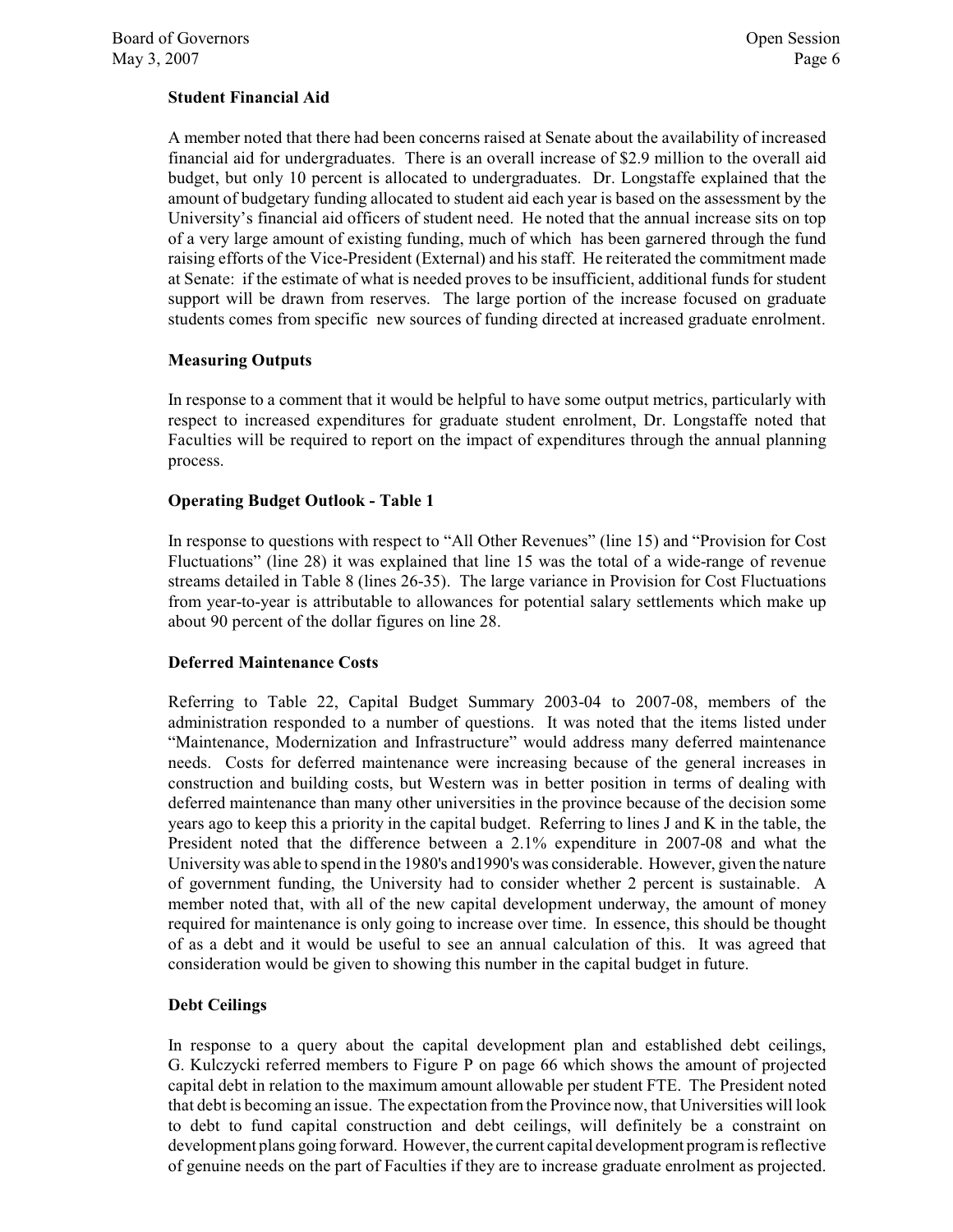#### **Enrolment Projects**

A member asked whether there was likely to be increased competition for students in the next decade or so, noting that the student population in local school boards was falling. The President replied that the drop in high school population was being countered by increased post-secondary education participation rates. Western is positioned to hold undergraduate enrolment steady while increasing graduate enrolment. It remains to be seen whether the Government will continue to fund graduate growth into the next decade.

The question was called and CARRIED.

#### BG.07-29 **Student Fee-Funded Units, Ancillaries, and Academic Support Units**

It was moved by E. Holder, seconded by J. White,

That the Board of Governors approve the 2007-08 budgets for Student Fee Funded Units, Ancillaries, and Academic Support Units summarized in the report entitled "Student Fee Funded Units, Ancillaries, Academic Support Units, and Associated Companies".

CARRIED

### BG.07-30 **Student Organization Fees 2007-08**

[*Blue covered document*]

It as moved by E. Holder, seconded by J. Vanderheyden,

That the organization fees for the **University Students' Council** for 2007-08 shown in Table 2 (full-time undergraduates) and Table 4 (part-time undergraduates) be approved, as requested by the USC.

That the organization fees for the **Society of Graduate Students** shown in Table 3 (fulltime graduate students - three terms) and Table 4 (part-time graduate students), be approved as requested by SOGS.

That the organization fees for the **Business PhD Association** for 2007-08 shown in Table 3 be approved, as requested by the Business PhD Association.

CARRIED

#### BG.07-31 **Annual Allocation from Western Fund**

It was moved by E. Holder, seconded by M. Reid,

That the available income from the Western Fund in 2006/07—\$71,900—be allocated to the Ontario Graduate Scholarship (OGS) and the Ontario Graduate Scholarships in Science and Technology (OGSST) programs.

The question was called and CARRIED by Unanimous Consent.

#### BG.07-32 **Information Items Reported by Property & Finance**

The Report of the Property & Finance Committee contained the following items that were received for information by unanimous consent: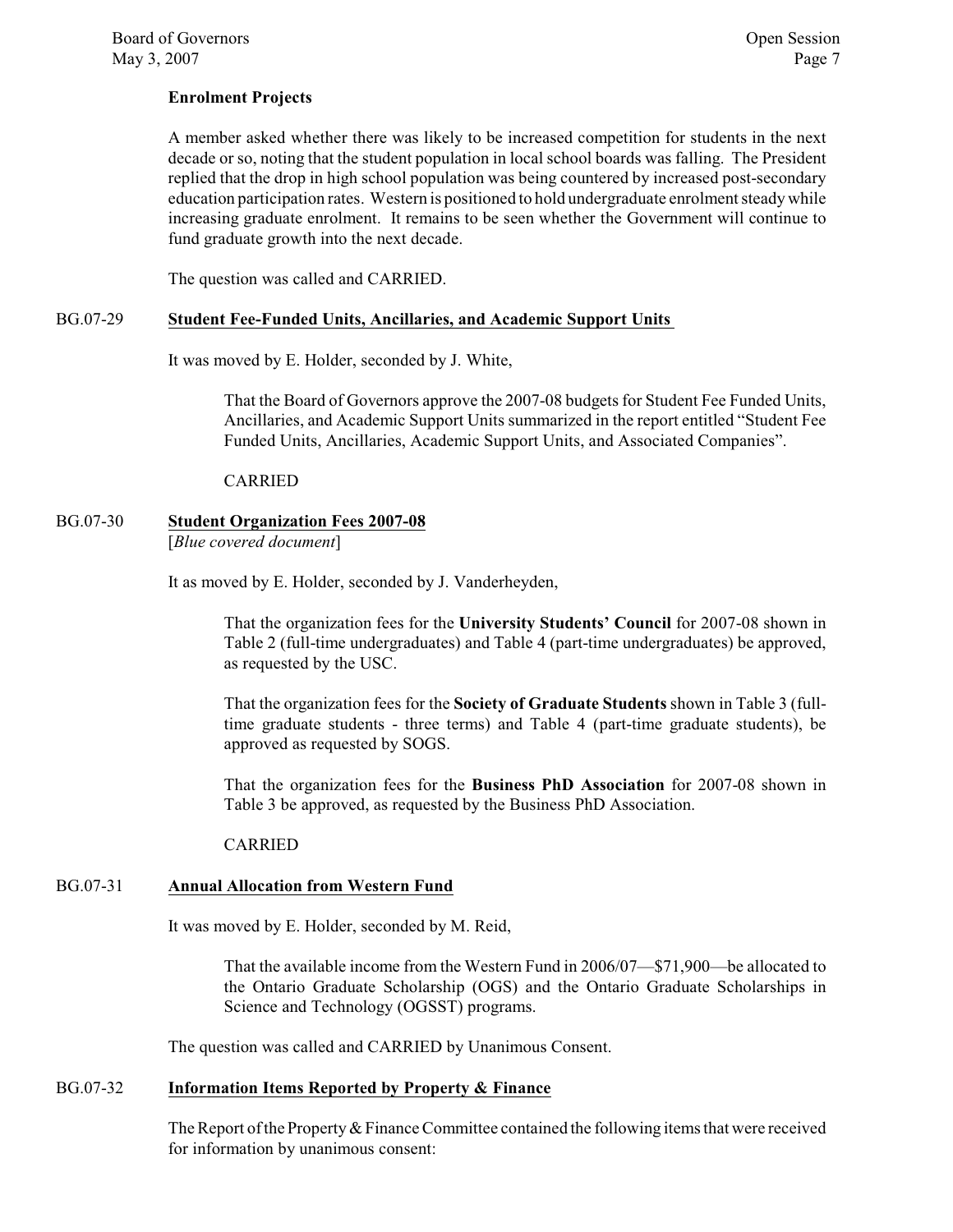- Quarterly Financial Report
- Report of the Investment Committee
- Faculty Fellowship in Microeconomic Theory
- Scholarships/Bursaries/Awards/Prizes

#### **REPORT OF THE BY-LAWS COMMITTEE** [Appendix IV]

#### BG.07-33 **Information Items Reported by By-Laws**

The Report of the By-Laws Committee contained the following items that were received for information by unanimous consent:

- Amendment to the Audit Committee Terms of Reference
- Amendments to the Development  $&$  Fund Raising Committee Terms of Reference

#### **REPORT OF THE CAMPUS & COMMUNITY AFFAIRS COMMITTEE** [Appendix V]

#### BG.07-34 **Information Items Reported by Campus & Community Affairs**

The Report of the Campus & Community Affairs Committee contained the following items that were received for information by unanimous consent:

- Claudette MacKay-Lassonde Pavilion
- Non-Tuition-Related Ancillary Fees for 2007-08
- Non-Tuition-Related Ancillary Fees Proposed by Student Organizations
- Annual Report of the University Students' Council on Activity within the University Community Centre
- Annual Report: Code of Student Conduct
- Public Presentation by the Society of Graduate Students regarding MAPP 2.4: Student Fees
- Report on Trademark Licensees Doing Business with The Book Store at Western., January 2007
- Community Activities and Accomplishments

#### **REPORT OF THE DEVELOPMENT & FUND RAISING COMMITTEE** [Appendix VI]

#### BG.07-35 **Campaign Guidelines for Gift Counting, Receipting and Reporting**

It was moved by E. Holder, seconded by M. Reid,

That the Board of Governors adopt the Campaign Guidelines for Gift Counting, Receipting and Reporting as set out in Appendix VI, item 1.

CARRIED by Unanimous Consent

#### BG.07-36 **Fund Raising Results 2006-07**

E. Garrard reviewed a table distributed at the meeting summarizing fund raising activity as of April 30, 2007. The news was good with over \$37 million in expendable gifts and almost \$14 million in endowed gifts raised. For the period May 1, 2004 - April 30, 2007, the University had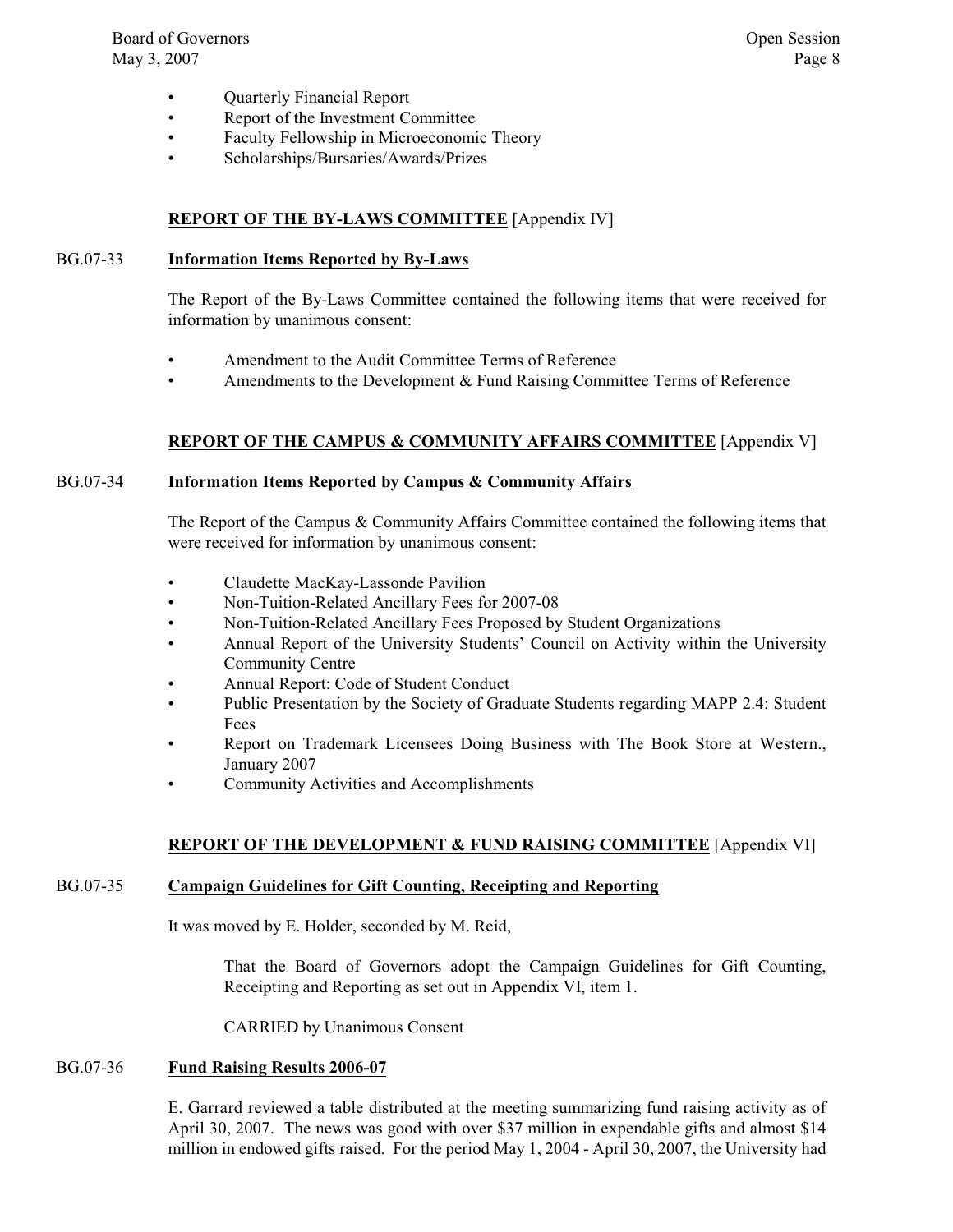achieved 99.5 percent of its fund raising goals. In the fall, Board and Senate would be asked to set fund raising priorities for the next campaign.

The President noted that fund raising is no longer a peripheral activity for universities. It is part of Western's core mission and critical to the successful achievement of the proposals and initiatives in the strategic plan. He congratulated Vice-President Garrard and his staff on their outstanding achievements.

K. Meighen echoed the President's comments and noted that it was very important that Board members be involved in tangible ways in the upcoming capital campaign.

#### **ITEMS REFERRED BY SENATE** [Appendix VII]

#### BG.07-37 **Honorary Degrees Committee - Emeritus Titles**

It was moved by E. Holder, seconded by M. Reid,

That the Board of Governors approve the establishment of the titles of President Emeritus and Vice-President (Academic) and Provost Emeritus, as recommended by Senate.

CARRIED by Unanimous Consent

#### BG.07-38 **Information Items reported by Senate**

Appendix VII, Items Referred by Senate, contained the following items that were received for information by unanimous consent:

 $\mathcal{L}_\text{max}$  , and the contract of the contract of the contract of the contract of the contract of the contract of the contract of the contract of the contract of the contract of the contract of the contract of the contr

- 2007-08 University Operating and Capital Budgets
- 2007 Honorary Degree Recipients
- Excellence in Teaching Award Winners for 2006-07
- Academic Programs
- Academic Administrative Appointments

H. Connell I. Birrell Chair Secretary Secretary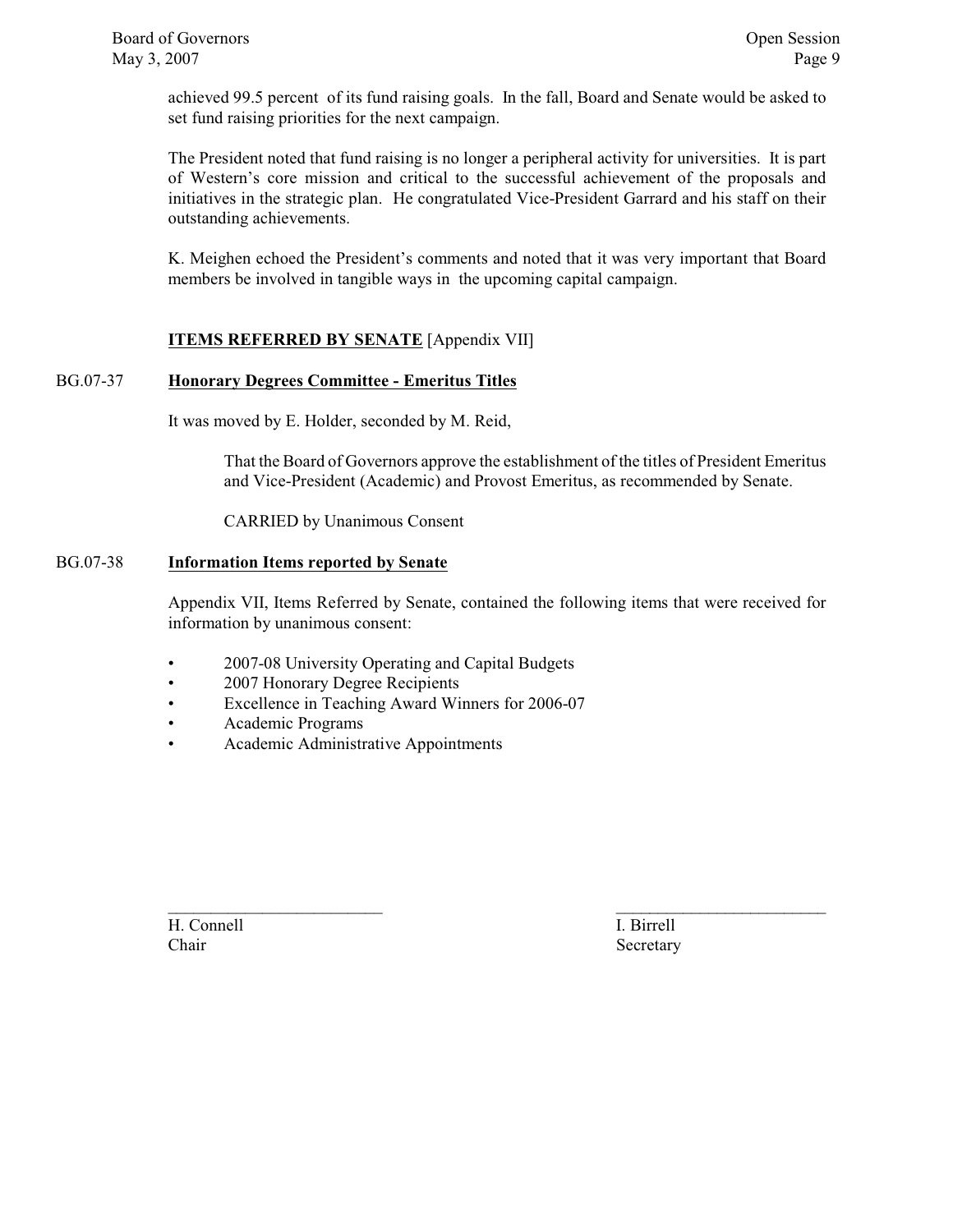### President's Report to the Board of Governors

- Integration of the Robarts Research Institute into the University of Western Ontario
- Federal Budget, **2007**
- Campus Master Plan
- Distinguished University Professors/Hellmuth Prize Winners

Dr. Paul Davenport

May 3.2007

#### **Integration of the Robarts Research lnstitute**

- Discussions began Fall **2006**
- Important to ensure Robarts Science flourishes at **Western**
- Complicated due diligence: financial, structural, staff and scientists
- Robarts an lnstitute in Schulich School
- Approved: Senate, April **18, 2007**  Board, April **24,2007**
- One step remaining: Robarts Board approval

### Federal Budget, 2007

- Minister Flaherty, March **19, 2007**
- Stable long-term investment in higher education: additional **\$800** Million thorough Canada Social Transfer to Provinces, starting **2008-2009**
- Multi-year framework on Research and Innovation to be developed
- C.F.I. and granting councils bolstered
- Additional graduate student support

## Campus Master Plan

- Preserve Canada's most beautiful university campus: open space, architectural integrity
- Provide direction for University growth: expansion possibilities academically driven
- Recommendations for control of traffic and parking
- Enhancing UniversitylCity relationship

## Campus Master Plan

- Commitment in Engaging the Future
- Planning Committee established Fall **2006**
- Extensive Consultation
	- Campus Constituencies
	- Neighbourhood Groups
	- Town Hall Meetings, November 2006, May 2007
	- City of London: Board of Control, April 25. 2007
	- Senate May 18, 2007; Board June 26, 2007

### Distinguished University **Professors**

- Western's highest award for faculty achievement - teaching, research, service
- David Bentley (English): Canadian literature and culture
- Mel Goodale (PsychologylPhysiology): the neuroscience of visual perception
- Robert Hegele (Schulich/Robarts): genetic basis of disease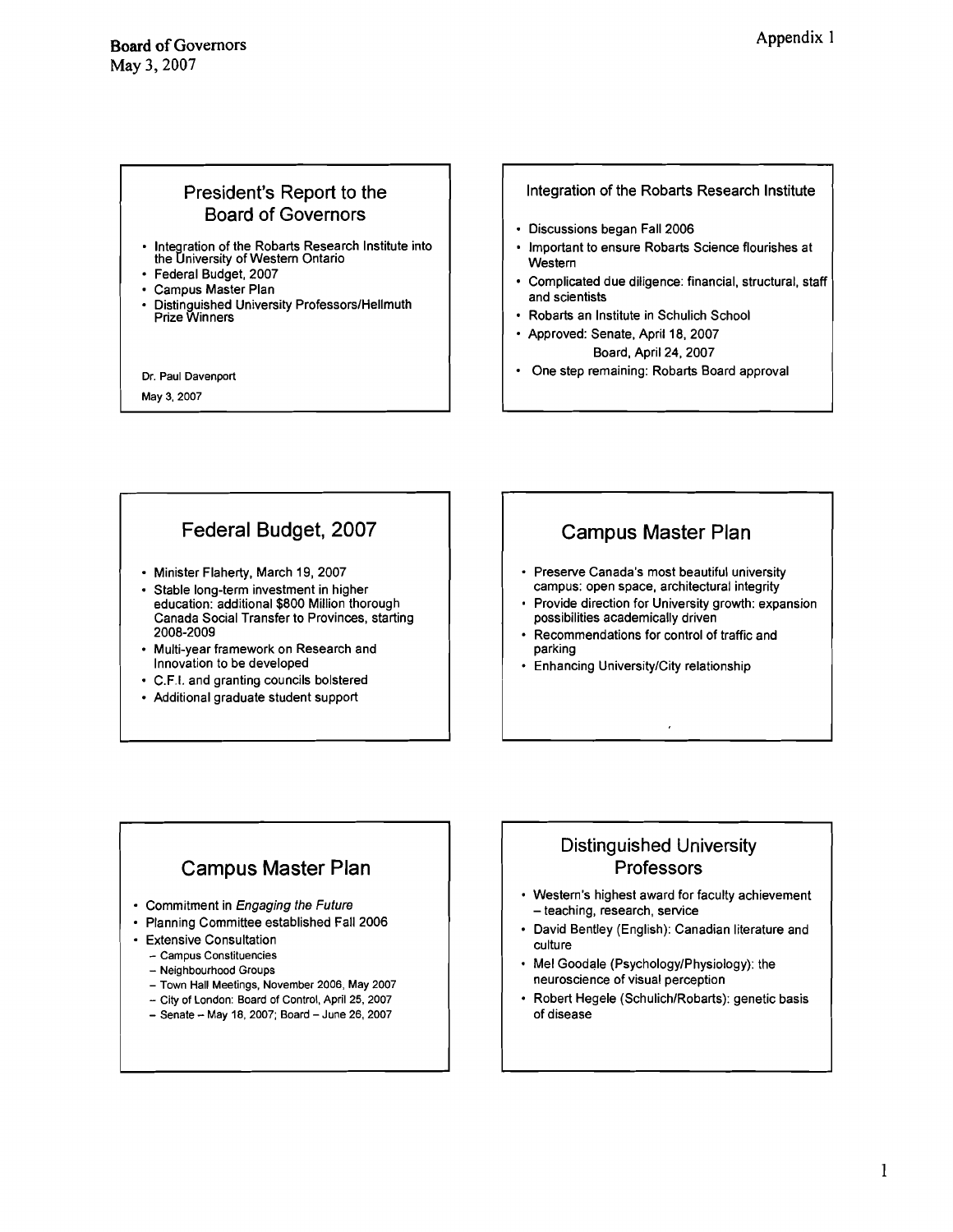### **2007 Hellmuth Prize for Achievement in Research**

 $\ddot{\phantom{a}}$ 

- **William Fisher (Psychology): Human sexual and reproductive health HIVIAIDS risk reduction**
- **Rajni Patel (Engineering): advanced robotics surgical technologies (CSTAR) with LHSC, Schulich and Robarts**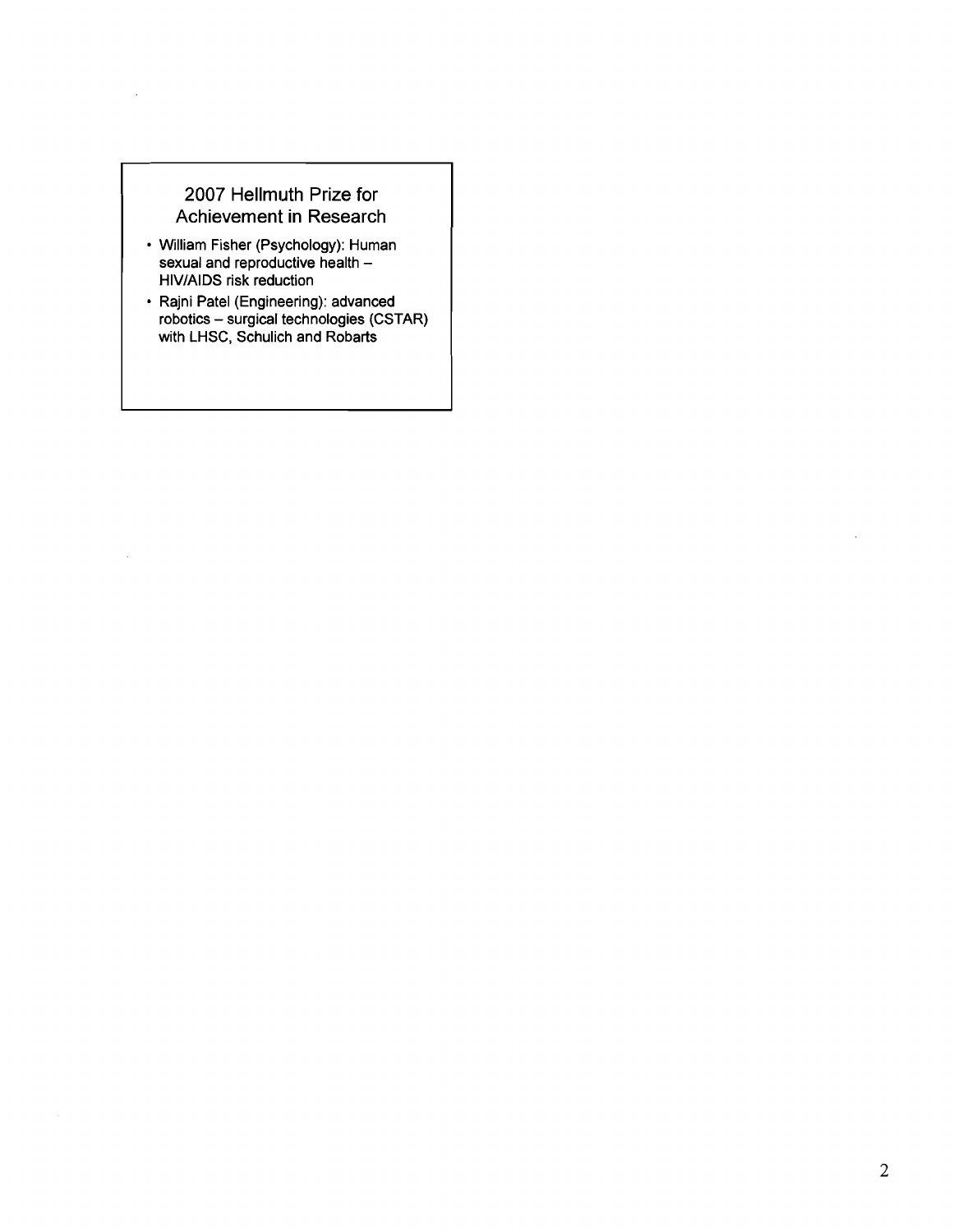**Recommended:** That the Board of Governors approve the following statement in response to the March 30, 2007 issue of the Gazette:

"The Board considers that the continuing promotion of a safe, inclusive and equitable university community is findarnentally important to Western's values and to the recruitment and retention of outstanding students, faculty, and staff.

"The Board acknowledges the freedom of all members of the University community to express their views, and recognizes that in most cases the best response to offensive speech is to contradict that speech from a different point view.

"The Board expresses its profound concern and regret at material published in the Gazette of March 30, 2007, which was offensive to the University's position on the promotion of a safe, inclusive and equitable university community, and the Board considers the material unacceptable for a publication financed with fees whose collection is authorized by the Board and distributed on University property.

"The Board expresses its support for the commitments with regard to reform at the Gazette announced on April 18, 2007, by the University Student's Council, including adoption of a Journalistic Code of Ethics and establishment of **an** Advisory Board.

"Henceforth, before approving the collection of USC fees, the Board will receive from the Vice-President (Academic) and the Vice-President (Resources and Operations),

- **(1)** a report on the Gazette's Journalistic Code of Ethics and its application during the period since fees were last approved, the operations of the Advisory Board, any other material relevant to the Board's decision, and a report fiom the USC President and the Editor of the Gazette;
- (2) a recommendation on whether or not the collection of Gazette fee should be approved.

"In the case that the collection of the Gazette fee is not approved by the Board, the Board would collect other USC fees approved by the Board subject to an agreement with the USC that revenue fiom those other fees would not be transferred to the Gazette.

"Furthermore, the Board authorizes the Vice-President (Academic) and the Vice-President (Resources and Operations) to recommend jointly to the Senior Operations Committee that the distribution of the Gazette on campus be suspended, if they judge such suspension to be justified by egregious violation of the Journalistic Code of Ethics. The Senior Operations Committee shall decide on the issue."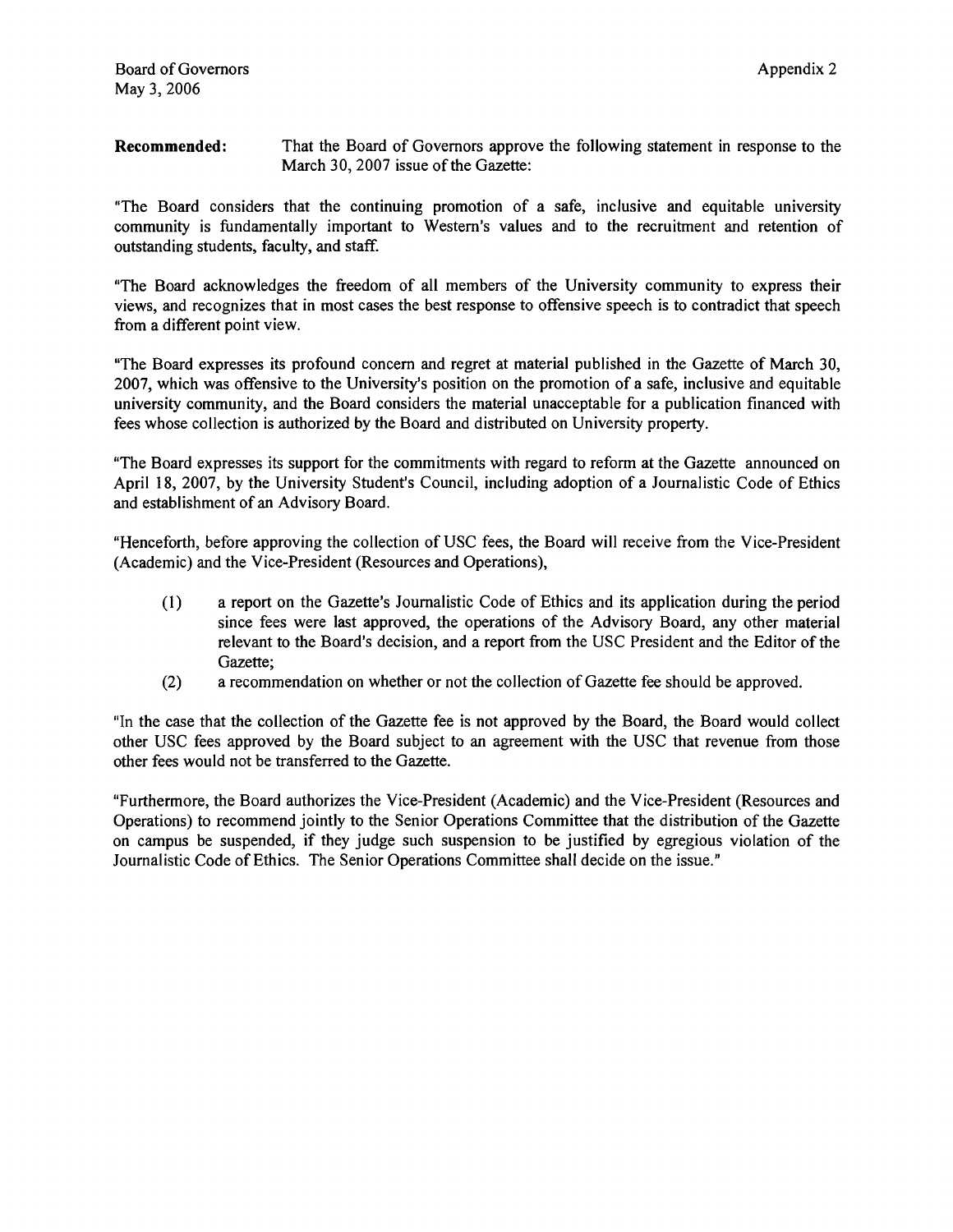

# 2007-08 Operating and Capital Budgets

Board of Governors - May 3, 2007



- Planning & Budgetary Context
- Priorities for the Next 4 Years
- New Initiatives in 2007-08
- Operating Revenues
- Faculty and Support Unit Budget Recommendations
	- Supporting the Strategic Plan Priorities
- Student Aid
- Other Budget Allocations
- Summary of Operating Budget
- Capital Budget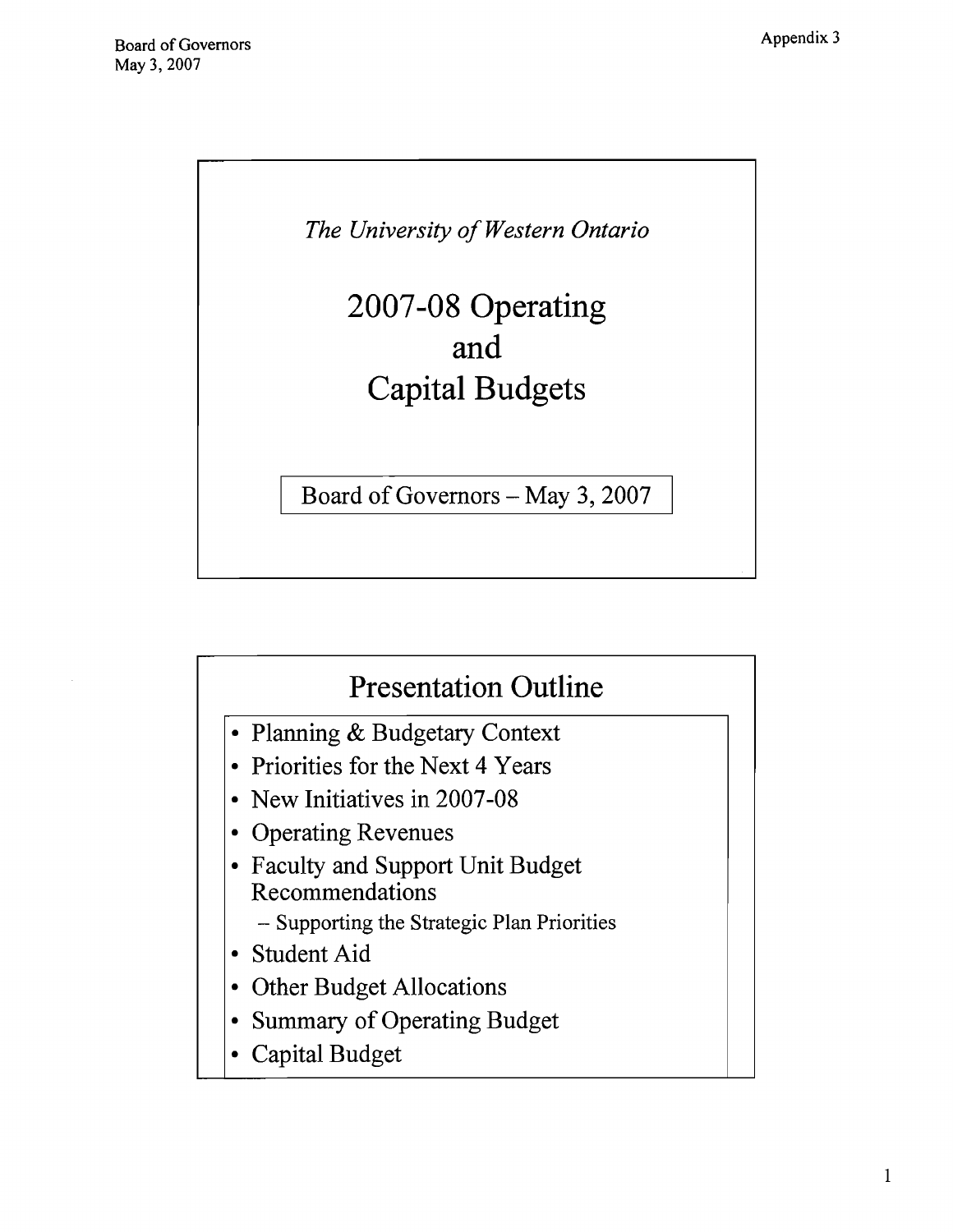

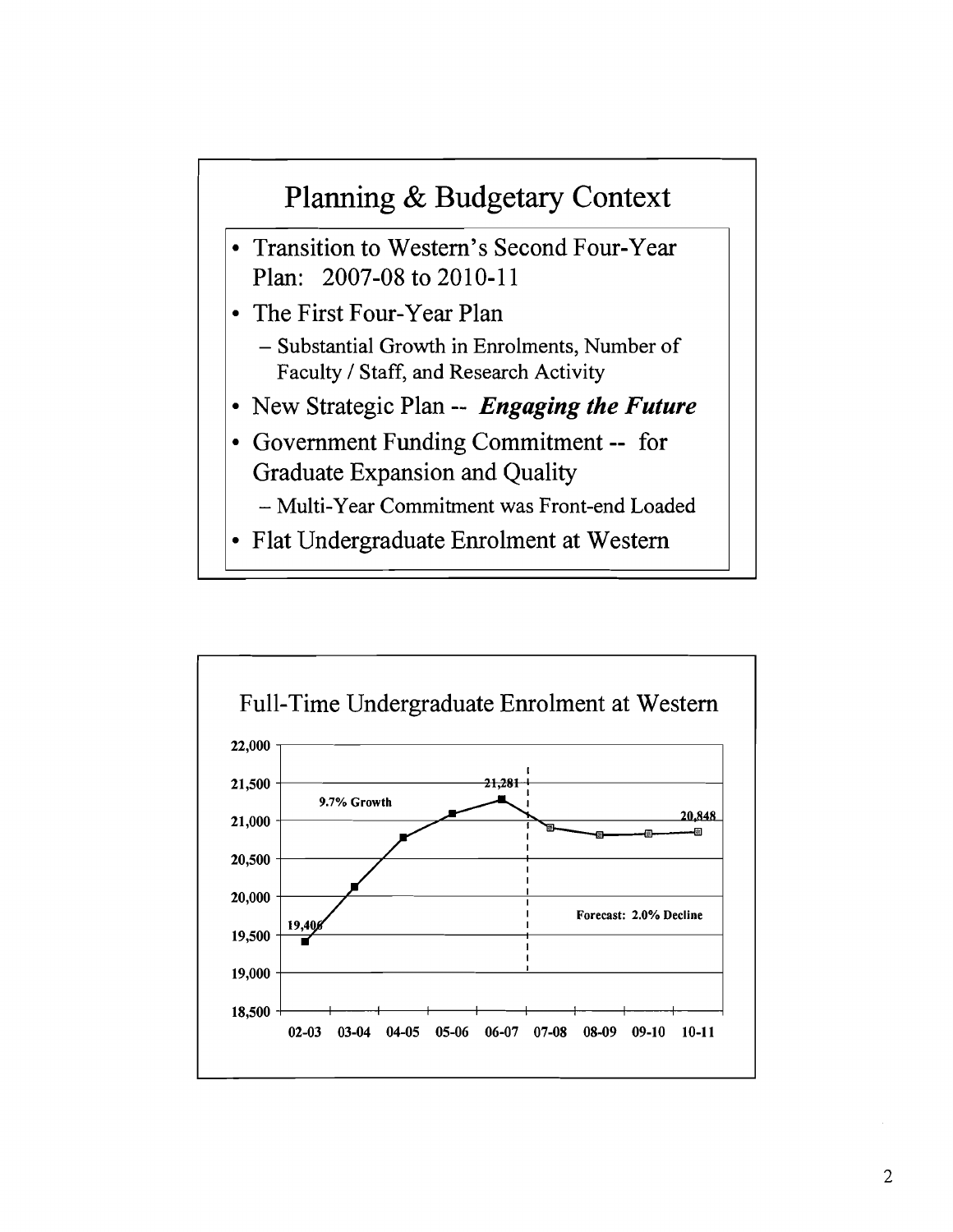

| <b>Potential Enrolment Trends</b> |                            |         |         |                          |                |  |
|-----------------------------------|----------------------------|---------|---------|--------------------------|----------------|--|
|                                   | <b>Full-Time Enrolment</b> |         |         | <b>Percentage Change</b> |                |  |
|                                   | 1996-97                    | 2006-07 | 2016-17 | 1996-97 to               | $2006 - 07$ to |  |
|                                   |                            |         |         | 2006-07                  | 2016-17        |  |
| Undergrad                         | 15,481                     | 20,557  | 20,557  | 33%                      | $0\%$          |  |
| MA.                               | 1,629                      | 2,295   | 3,443   | 41%                      | 50%            |  |
| <b>PhD</b>                        | 688                        | 1,422   | 2,844   | 107%                     | 100%           |  |
|                                   | 17,798                     | 24,274  | 26,844  | 36%                      | 11%            |  |
| Total                             |                            |         |         |                          |                |  |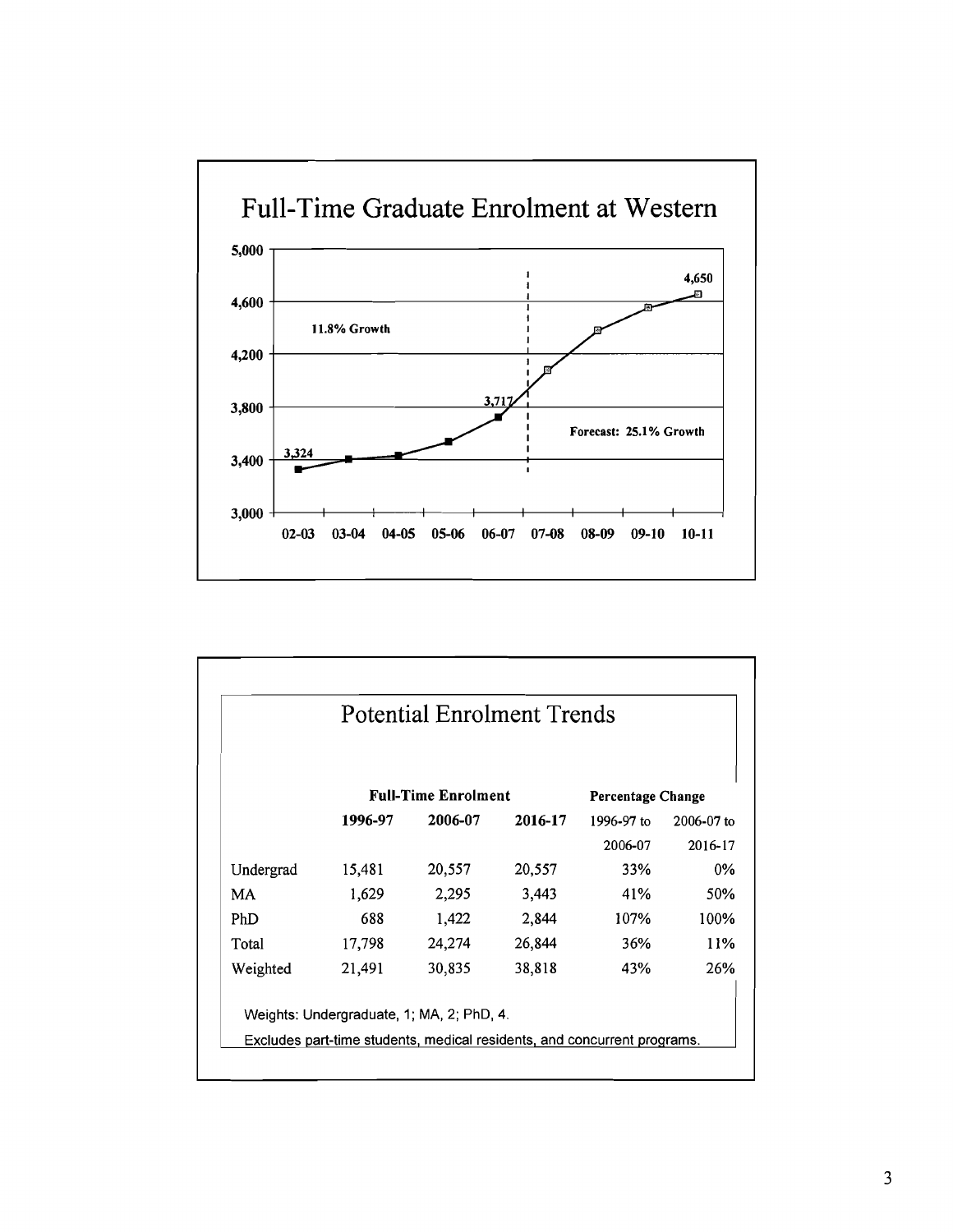

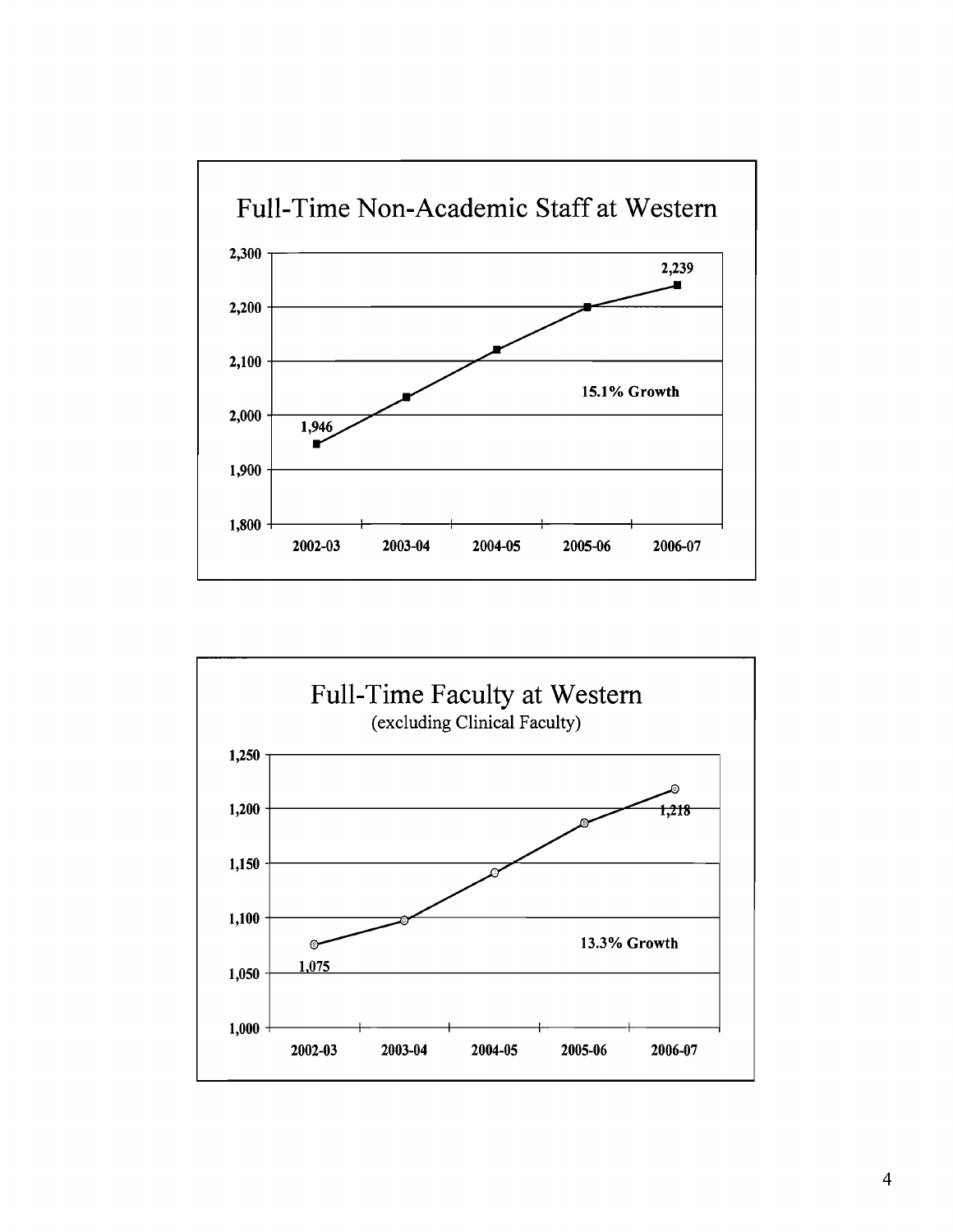

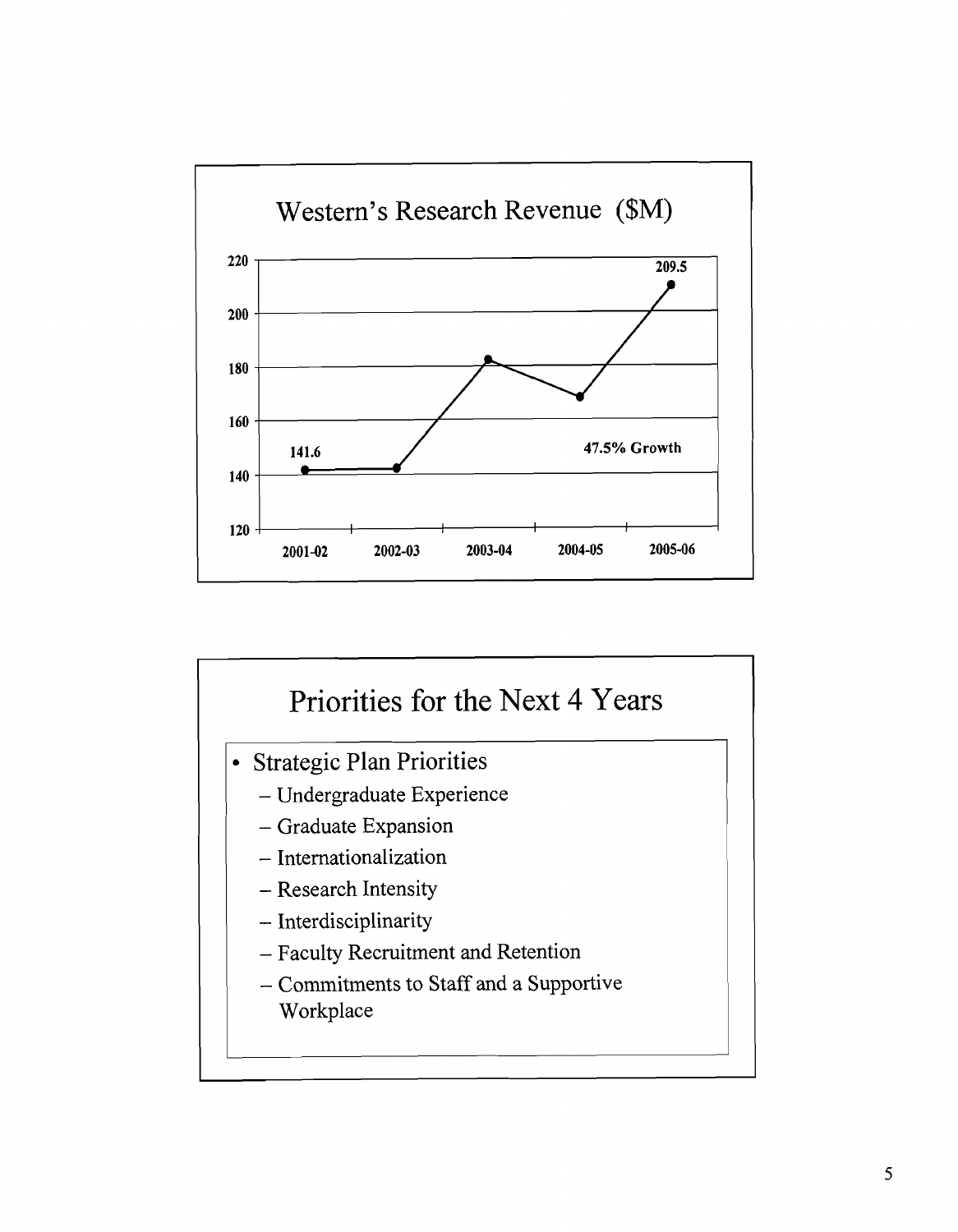# New Initiatives in 2007-08

- Supplement to Graduate Expansion Fund (GEF+)
	- Response to the need for Additional Resources
	- \$4K per Incremental Domestic Graduate Student over the 2006-07 Level
	- On top of existing ECF+GEF: \$7,250 per Masters Student and \$17,500 per PhD Student
- Investments in Support of Interdisciplinarity
	- Strategic Plan Priority
	- \$2M over 4 Years
	- Provost's Call for Proposals has been Sent Out

# New Initiatives in 2007-08

- Evolution of Long-Range Space Plan
	- New Student Services Building being Recommended
	- Allocation of Space in Stevenson-Lawson Building
		- Classics, Philosophy, Women's Studies, Writing, History
- Integration of Robarts into Western  $\bullet$ 
	- As a Research Institute in the Schulich School
	- \$900K Base Commitment from Central Budget
	- \$900K Base Commitment from Schulich
	- \$1 50K One-time Support from Central Budget
	- \$1 1M One-time Transition Grant fiom Government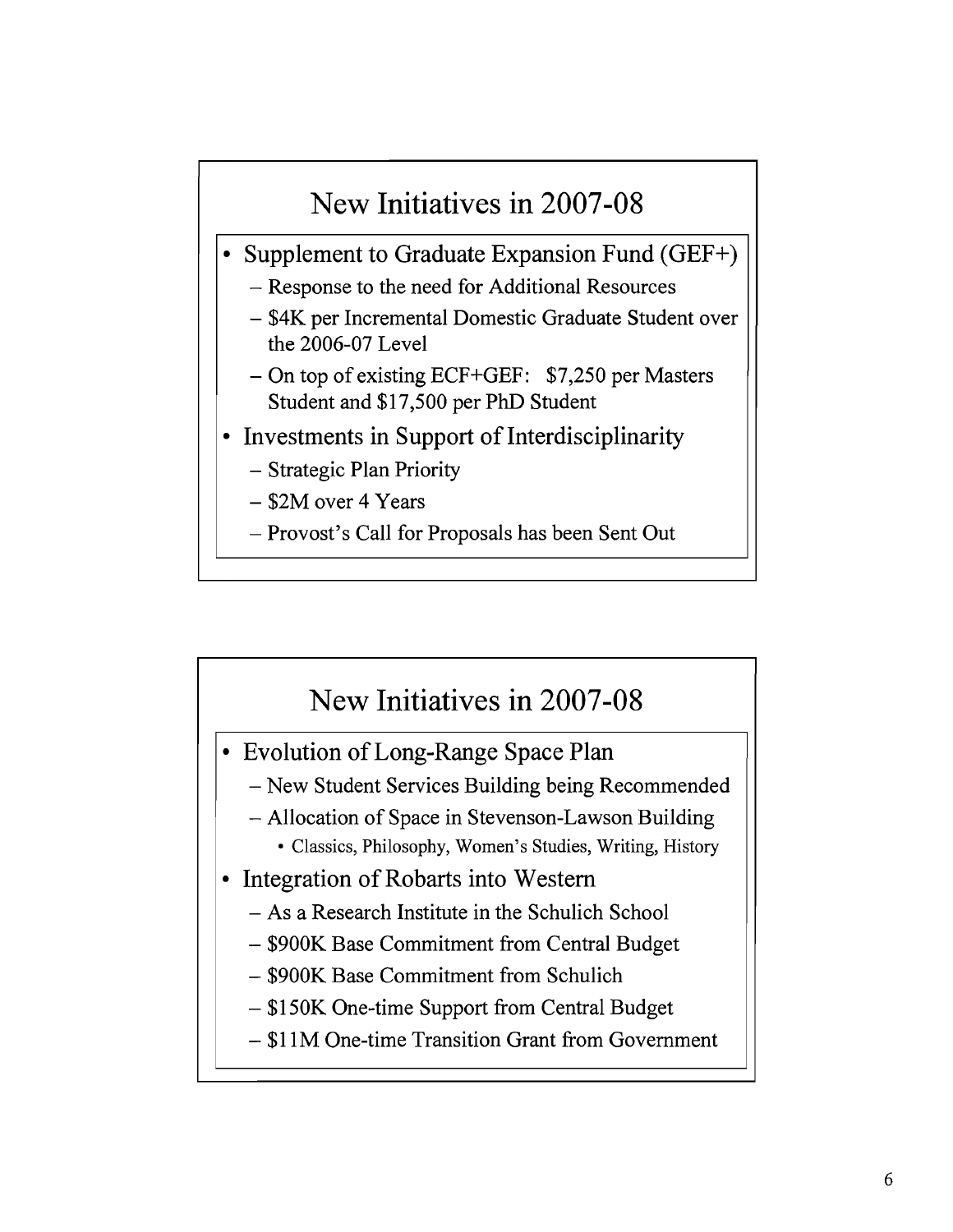

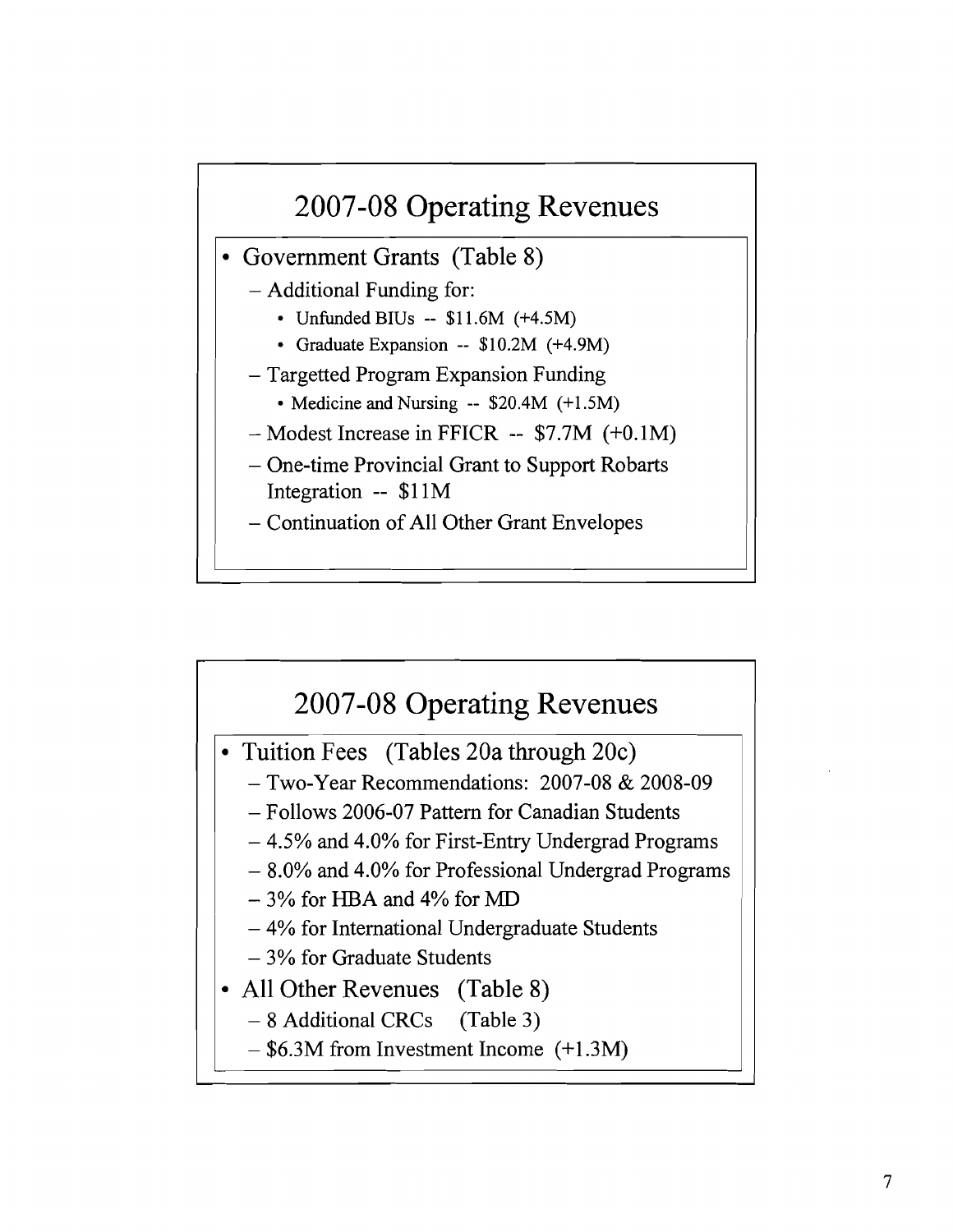

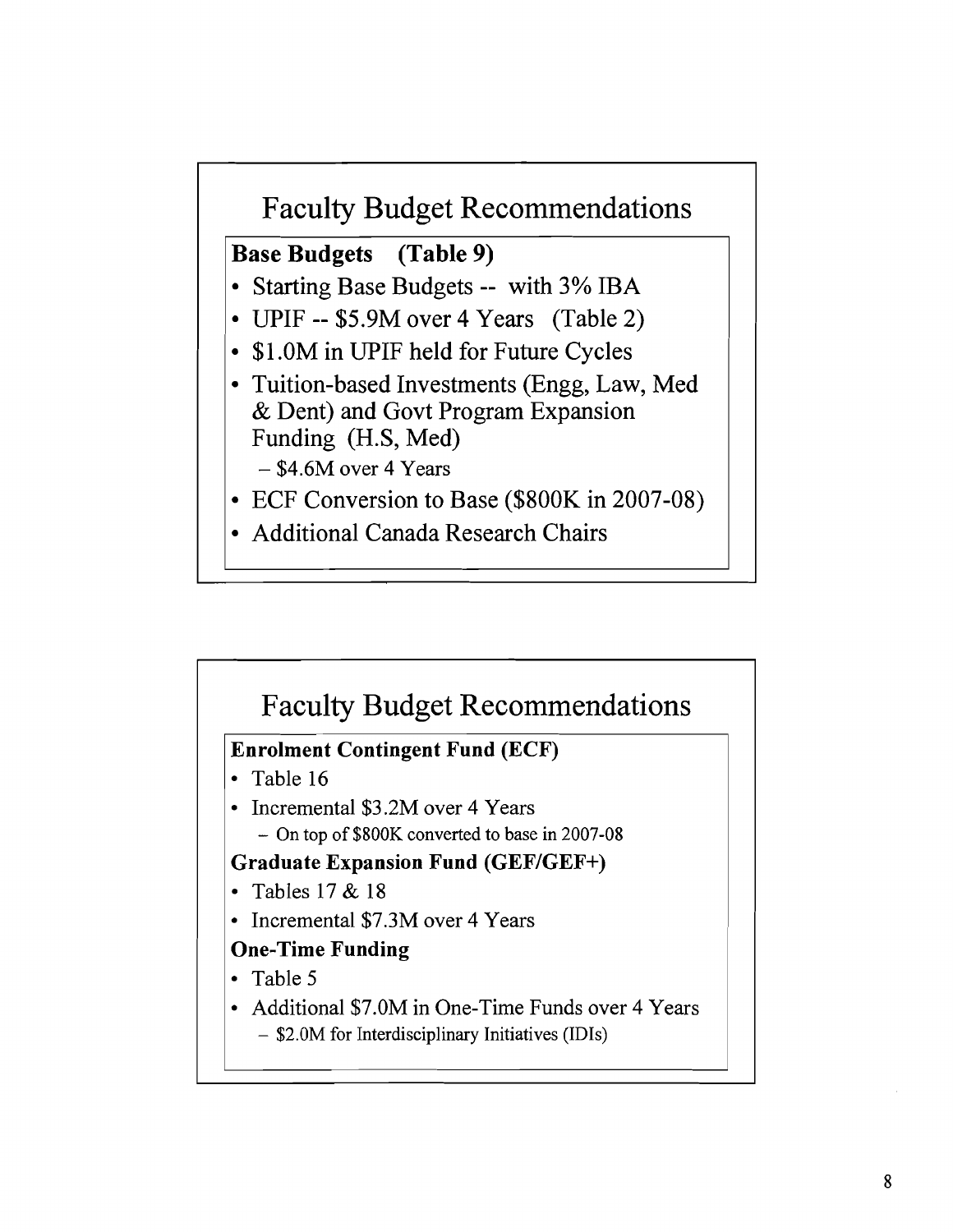

**Base Budgets (Table 11)** 

- Starting Base Budgets -- with 3% IBA
- UPIF -- \$3.9M over 4 Years (Table 6)

## **One-Time Funding (Table 7)**

• Additional \$5.5M in One-Time Funds over 4 Years

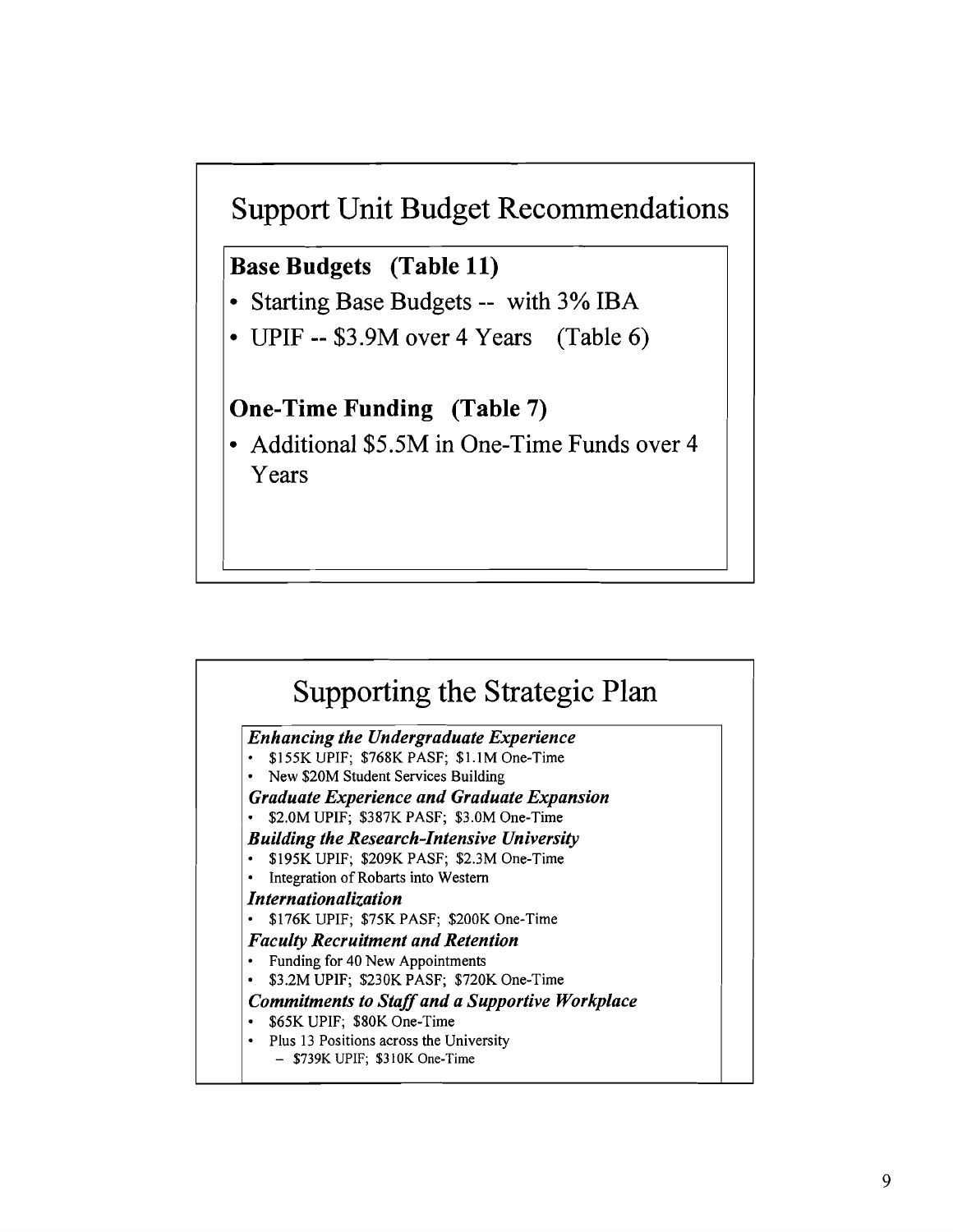# Student Aid (Table 10)

- Western's Commitment *no qualified student will be unable to attend Western or be required to withdraw for lack of access to adequate financial resources*  Total of \$39.8M in 2007-08 (+2.9M)
	- \$5.5M in Undergrad Scholarships (+96K)
		- \$15.9M in Undergrad Needs-based Support (+200K)
		- \$18.4M in Grad Student Support (+\$2.6M)
- Supplemented by \$4.4M in Private Funds  $(+300K)$ 
	- Endowments, OTSS/Matching, Expendable Donations

| <b>Other Budget Allocations</b><br>• Base Corporate Expenditures (Table 12) |          |           |  |  |  |  |
|-----------------------------------------------------------------------------|----------|-----------|--|--|--|--|
|                                                                             |          |           |  |  |  |  |
| - Library Acquisitions                                                      | \$12.5M  | $(+500K)$ |  |  |  |  |
| $-MMI$                                                                      | \$9.5M\$ | $(+750K)$ |  |  |  |  |
| $-$ University IT Systems \$ 2.1M                                           |          | $(+100K)$ |  |  |  |  |
| $-I$ nsurance                                                               | \$1.9M   | $(+306K)$ |  |  |  |  |
| – Athletics                                                                 | \$0.5M   | $(+170K)$ |  |  |  |  |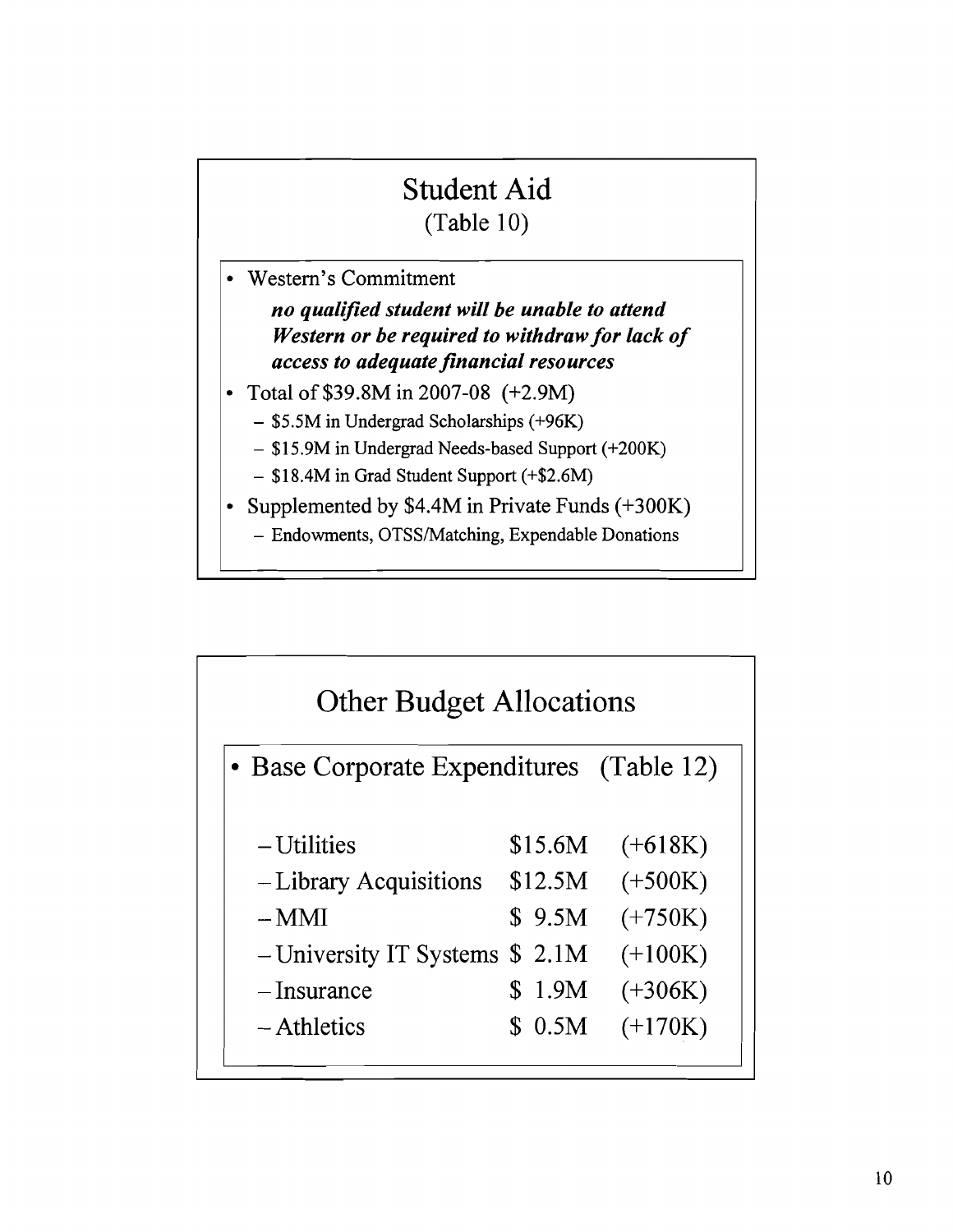

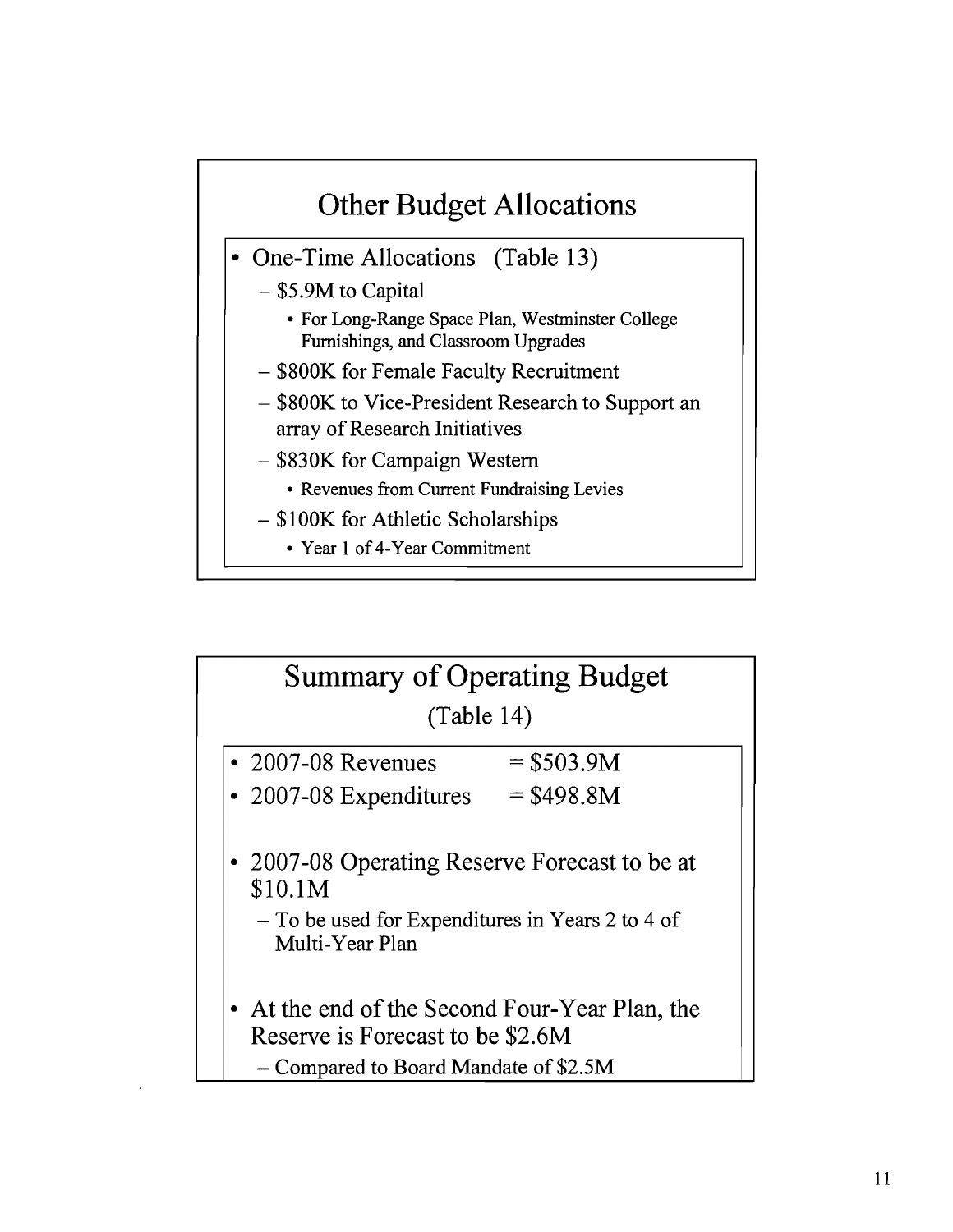

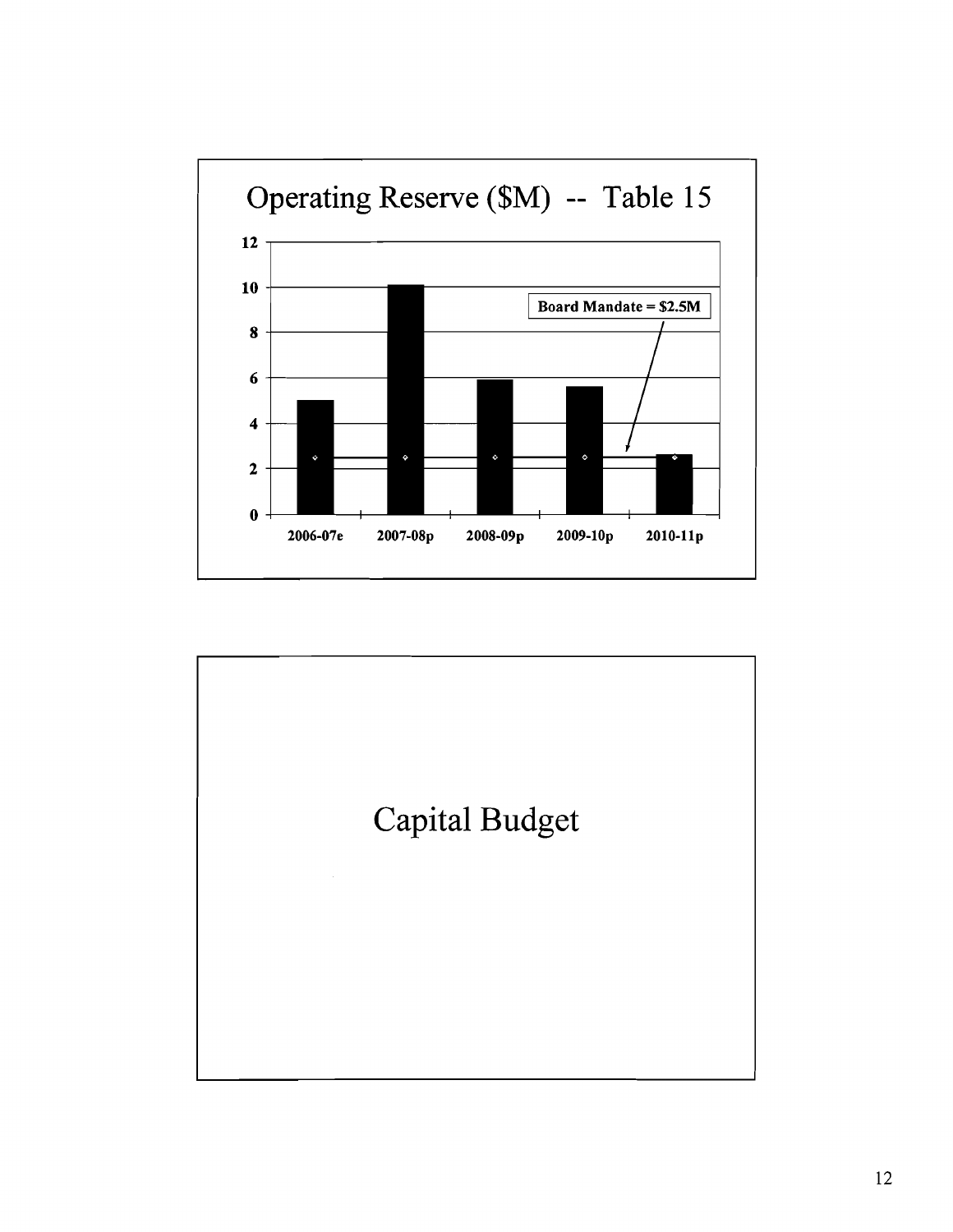# Overview of 2007-08 Capital Budget

- Supports Long-Range Space Plan
- Total Spending of \$134.0M (Table 22)
- \$72.6M for New Construction (Table 25)
	- Support Services Building
	- Student Recreational Facility
	- Material Sciences Addition
	- Student Services Building
	- "Green" Building
	- Avian Research Facility



- $-$  UCC: The Wave  $-$  funded by the USC
- -Dental Clinics in the Dental Sciences Bldg
- Physics & Astronomy Building